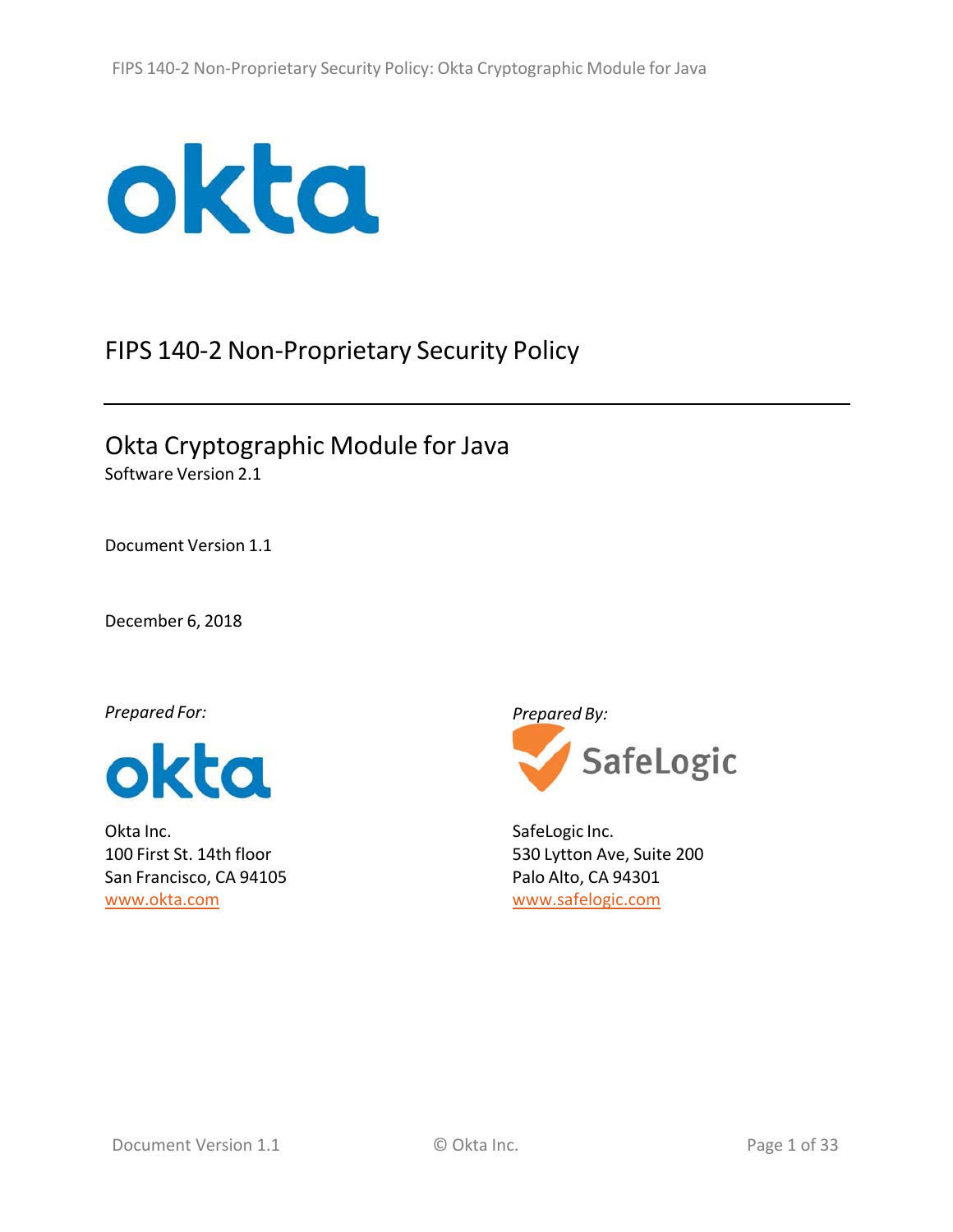FIPS 140‐2 Non‐Proprietary Security Policy: Okta Cryptographic Module for Java

# **Abstract**

This document provides a non‐proprietary FIPS 140‐2 Security Policy for the Okta Cryptographic Module for Java.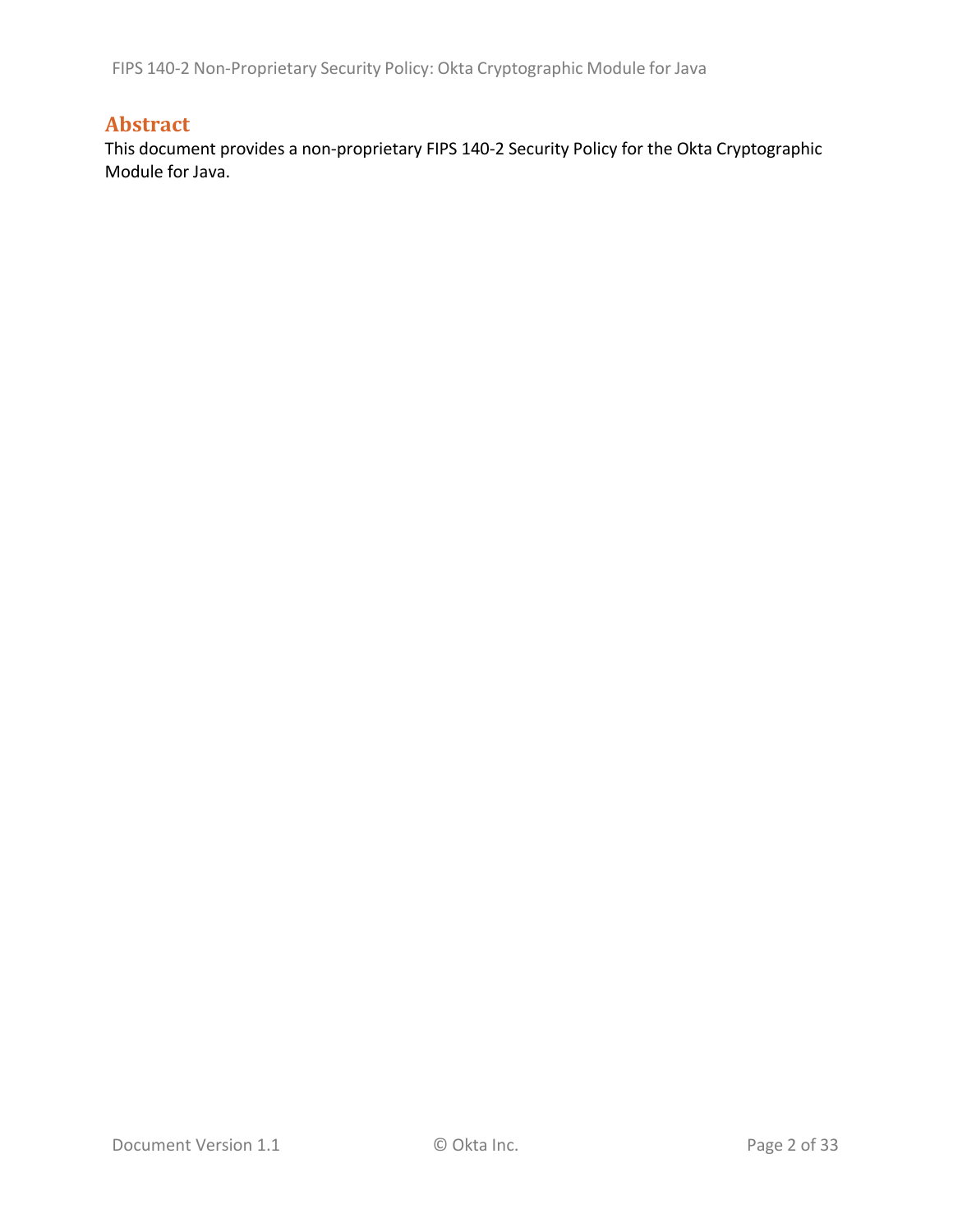# **Table of Contents**

| 1            |               |  |  |  |  |  |  |  |
|--------------|---------------|--|--|--|--|--|--|--|
|              | 1.1           |  |  |  |  |  |  |  |
|              | 1.2           |  |  |  |  |  |  |  |
|              | 1.3           |  |  |  |  |  |  |  |
|              | 1.4           |  |  |  |  |  |  |  |
| $\mathbf{2}$ |               |  |  |  |  |  |  |  |
|              | 2.1           |  |  |  |  |  |  |  |
|              | 2.1.1         |  |  |  |  |  |  |  |
|              | 2.1.2         |  |  |  |  |  |  |  |
|              | 2.1.3         |  |  |  |  |  |  |  |
|              | 2.1.4         |  |  |  |  |  |  |  |
|              | 2.1.5         |  |  |  |  |  |  |  |
|              | 2.1.6         |  |  |  |  |  |  |  |
|              | $2.2^{\circ}$ |  |  |  |  |  |  |  |
|              | 2.2.1         |  |  |  |  |  |  |  |
|              | 2.2.2         |  |  |  |  |  |  |  |
|              | $2.3\,$       |  |  |  |  |  |  |  |
|              | 2.4           |  |  |  |  |  |  |  |
|              | 2.4.1         |  |  |  |  |  |  |  |
|              | 2.4.2         |  |  |  |  |  |  |  |
|              | 2.5           |  |  |  |  |  |  |  |
|              | 2.6           |  |  |  |  |  |  |  |
|              | 2.6.1         |  |  |  |  |  |  |  |
|              | 2.7           |  |  |  |  |  |  |  |
|              | 2.7.1         |  |  |  |  |  |  |  |
|              | 2.7.2         |  |  |  |  |  |  |  |
|              | 2.8           |  |  |  |  |  |  |  |
| 3            |               |  |  |  |  |  |  |  |
|              | 3.1           |  |  |  |  |  |  |  |
|              | 3.1.1         |  |  |  |  |  |  |  |
|              | 3.1.2         |  |  |  |  |  |  |  |
|              | 3.1.3         |  |  |  |  |  |  |  |
|              | 3.1.4         |  |  |  |  |  |  |  |
|              | 3.1.5         |  |  |  |  |  |  |  |
| 4            |               |  |  |  |  |  |  |  |
|              | 4.1           |  |  |  |  |  |  |  |
|              | 4.2           |  |  |  |  |  |  |  |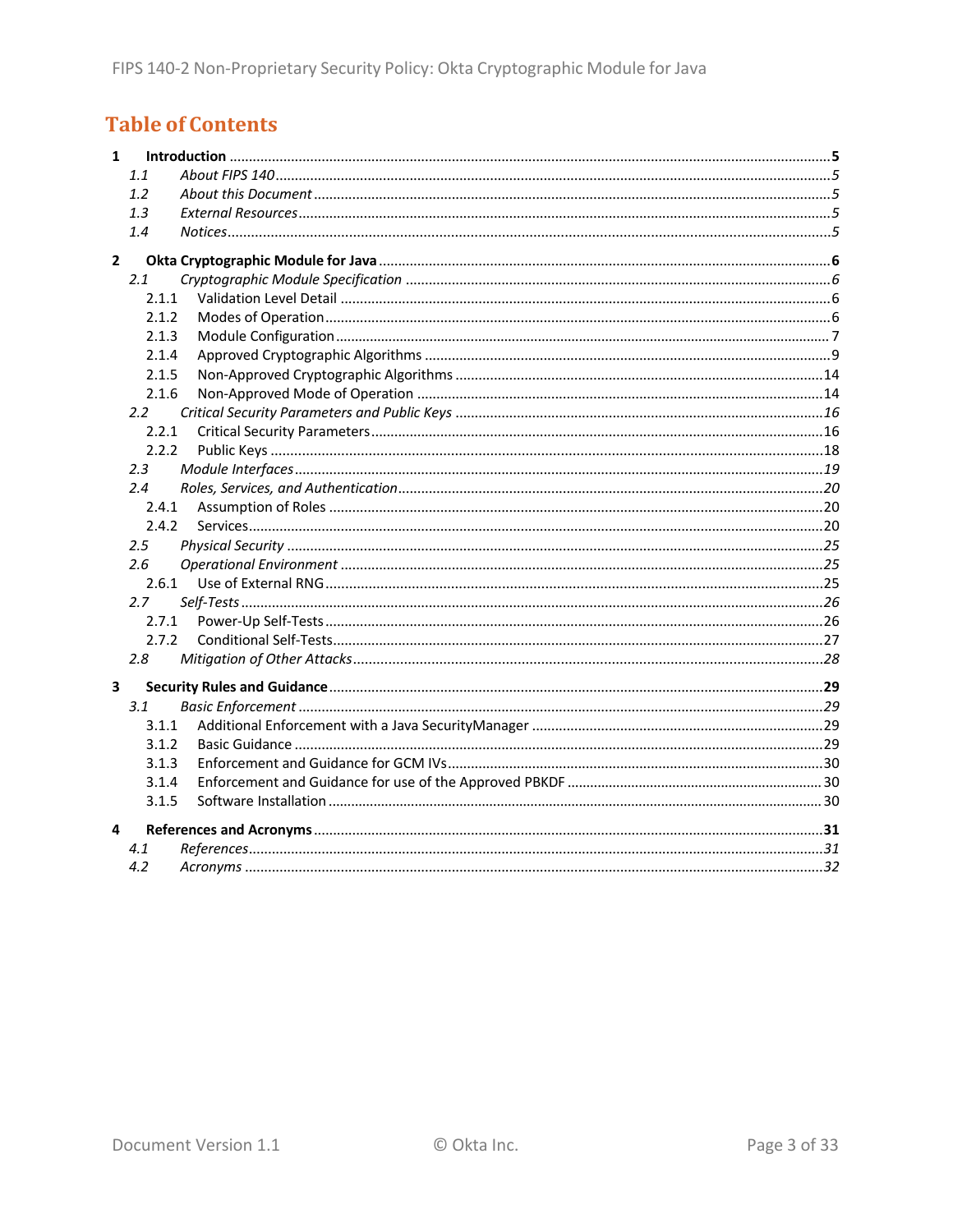# **List of Tables**

# **List of Figures**

|--|--|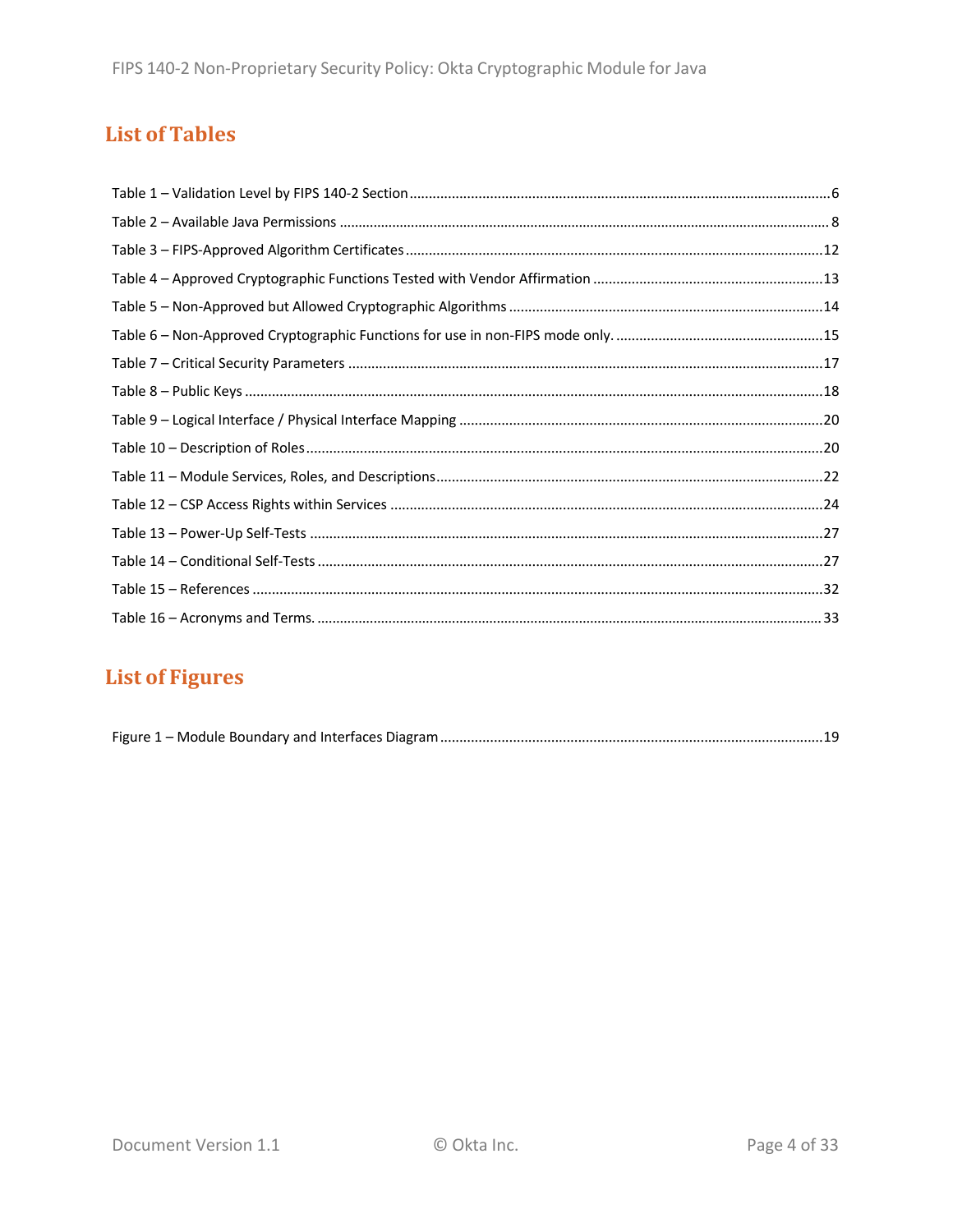# **1 Introduction**

# **1.1 About FIPS 140**

Federal Information Processing Standards Publication 140‐2 — Security Requirements for Cryptographic Modules specifies requirements for cryptographic modules to be deployed in a Sensitive but Unclassified environment. The National Institute of Standards and Technology (NIST) and Communications Security Establishment Canada (CSE) Cryptographic Module Validation Program (CMVP) run the FIPS 140 program. The NVLAP accredits independent testing labs to perform FIPS 140 testing; the CMVP validates modules meeting FIPS 140 validation. *Validated* is the term given to a module that is documented and tested against the FIPS 140 criteria.

More information is available on the CMVP website at http://csrc.nist.gov/groups/STM/cmvp/index.html.

## **1.2 About this Document**

This non‐proprietary Cryptographic Module Security Policy for Okta Cryptographic Module for Java from Okta provides an overview of the product and a high‐level description of how it meets the overall Level 1 security requirements of FIPS 140‐2.

The Okta Cryptographic Module for Java may also be referred to as the "module" in this document.

## **1.3 External Resources**

The Okta website (https://www.okta.com/) contains information on Okta services and products. The Cryptographic Module Validation Program website contains links to the FIPS 140‐2 certificate and Okta contact information.

### **1.4 Notices**

This document may be freely reproduced and distributed in its entirety without modification.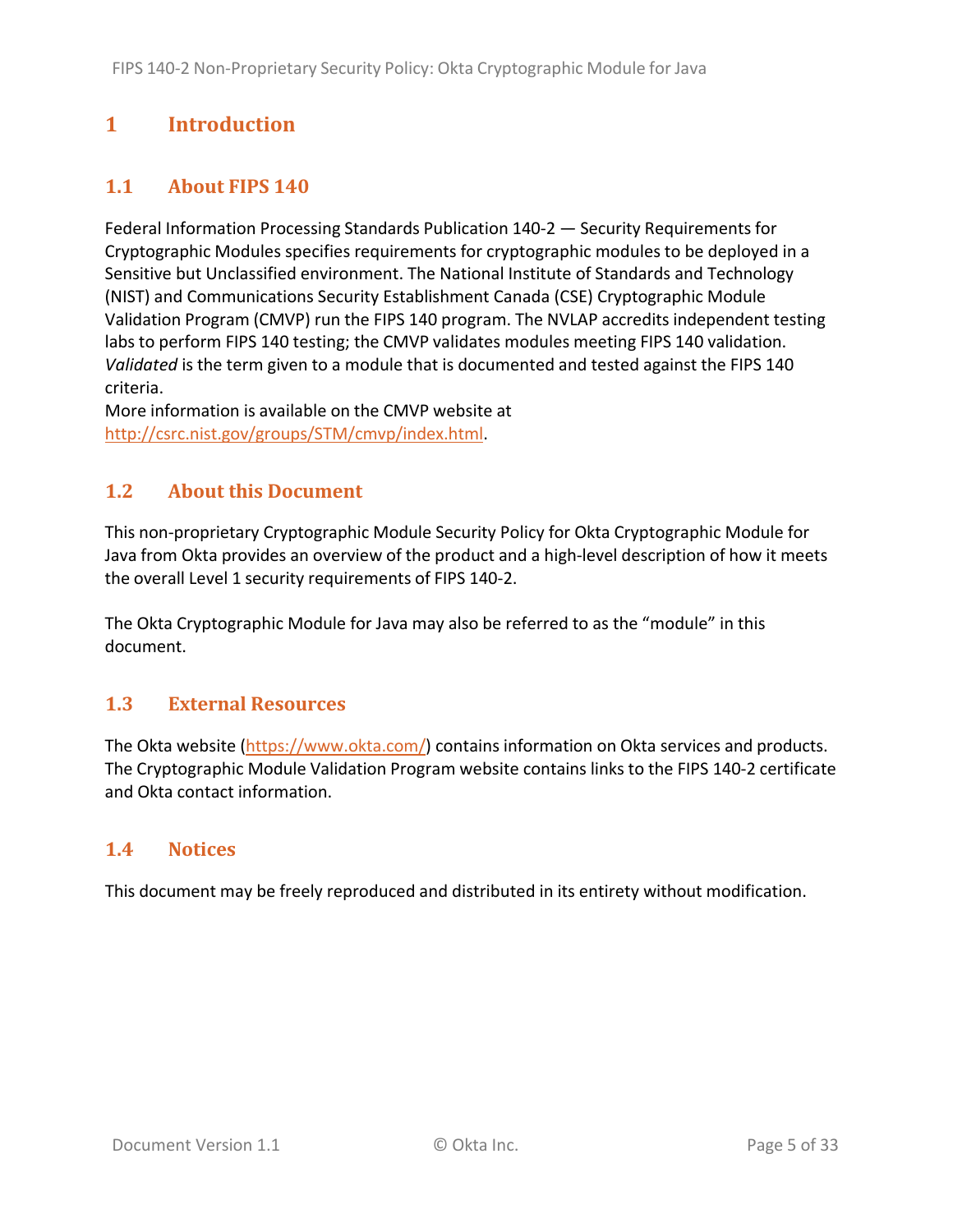# **2 Okta Cryptographic Module for Java**

# **2.1 Cryptographic Module Specification**

The Okta Cryptographic Module for Java is the FIPS validated cryptographic provider for Okta Verify Android 4.4.0 (and up) and for Okta Platform/Service 2018.44 (and up)<sup>1</sup>. The Okta Cryptographic Module for Java manages functions for secure key management, data integrity, data at rest encryption, and secure communications for the Okta Multifactor Authentication solution.

The module's logical cryptographic boundary is the Java Archive (JAR) file (ccj‐3.0.1.jar). The module is a multi‐chip standalone embodiment installed on a General Purpose Device. The module is a software module and relies on the physical characteristics of the host platform. The module's physical cryptographic boundary is defined by the enclosure of the host platform. All operations of the module occur via calls from host applications and their respective internal daemons/processes. As such there are no untrusted services calling the services of the module.

### **2.1.1 Validation Level Detail**

| <b>FIPS 140-2 Section Title</b>                | <b>Validation Level</b> |
|------------------------------------------------|-------------------------|
| Cryptographic Module Specification             |                         |
| Cryptographic Module Ports and Interfaces      |                         |
| Roles, Services, and Authentication            |                         |
| Finite State Model                             |                         |
| Physical Security                              | N/A                     |
| <b>Operational Environment</b>                 |                         |
| Cryptographic Key Management                   |                         |
| Electromagnetic Interference / Electromagnetic |                         |
| Compatibility                                  |                         |
| Self-Tests                                     |                         |
| Design Assurance                               |                         |
| Mitigation of Other Attacks                    |                         |

The following table lists the level of validation for each area in FIPS 140‐2:

**Table 1 – Validation Level by FIPS 140‐2 Section**

### **2.1.2 Modes of Operation**

The module supports two modes of operation: Approved and Non‐approved. The module will be in FIPS‐approved mode when the appropriate transition method is called. To verify that a module is in the Approved Mode of operation, the user can call a FIPS‐approved mode status method (*CryptoServicesRegistrar.isInApprovedOnlyMode()*). If the module is configured to allow approved

<sup>&</sup>lt;sup>1</sup> The validated platforms and vendor-affirmed platforms are in section 2.5.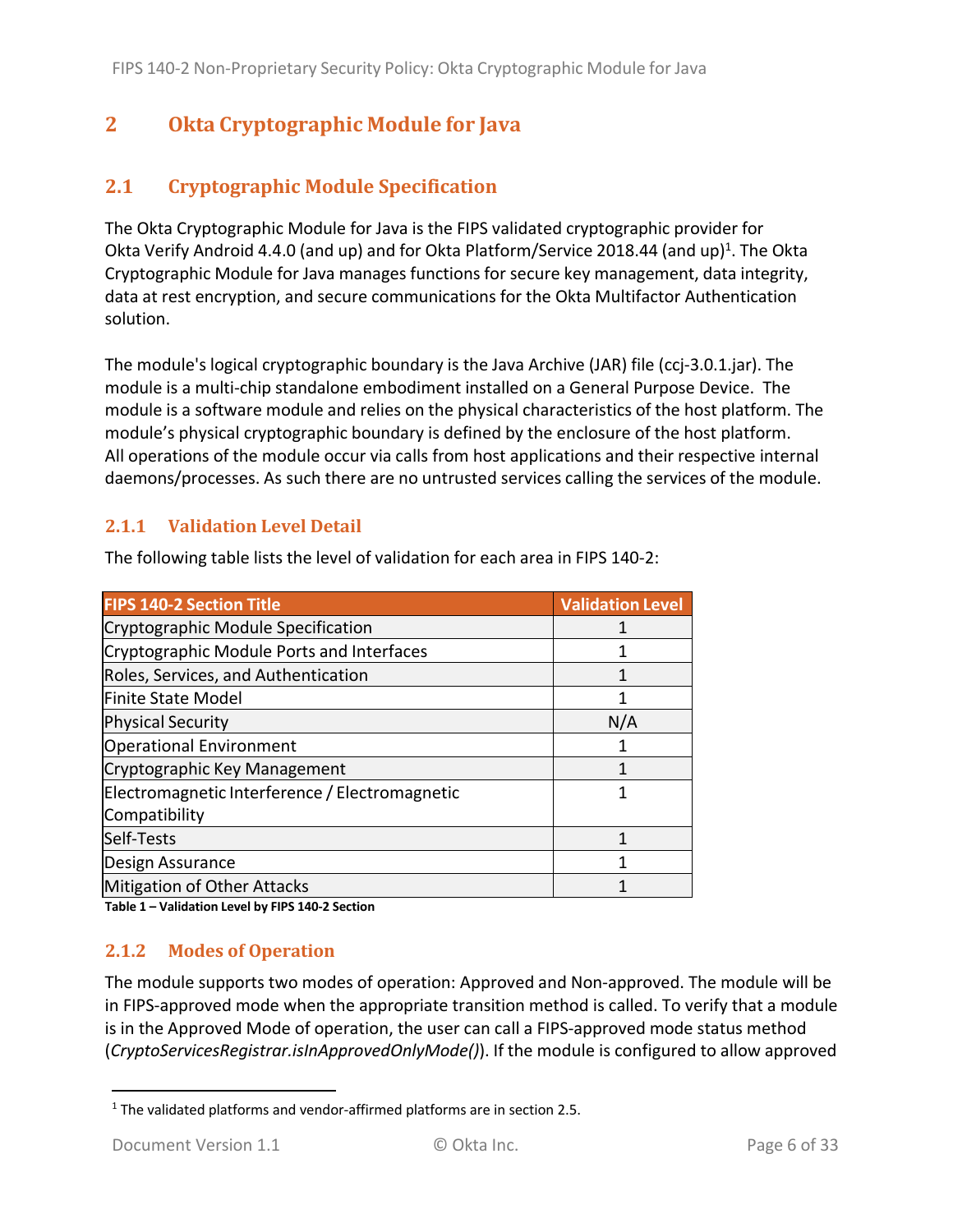and non‐approved mode operation, a call to *CryptoServicesRegistrar.setApprovedMode(true)* will switch the current thread of user control into approved mode.

In FIPS‐approved mode, the module will not provide non‐approved algorithms, therefore, exceptions will be called if the user tries to access non‐approved algorithms in the Approved Mode.

#### **2.1.3 Module Configuration**

In default operation, the module will start with both approved and non‐approved mode enabled.

If the module detects that the system property *com.safelogic.cryptocomply.fips.approved\_only* is set to *true* the module will start in approved mode and non-approved mode functionality will not be available.

If the underlying JVM is running with a Java Security Manager installed, the module will be running in approved mode with secret and private key export disabled.

Use of the module with a Java Security Manager requires the setting of some basic permissions to allow the module HMAC‐SHA‐256 software integrity test to take place as well as to allow the module itself to examine secret and private keys. The basic permissions required for the module to operate correctly with a Java Security Manager are indicated by a Y in the **Req** column of Table 2 – Available Java Permissions.

| <b>Permission</b>               | <b>Settings</b>               | <b>Req</b> | <b>Usage</b>                                        |
|---------------------------------|-------------------------------|------------|-----------------------------------------------------|
| RuntimePermission               | "getProtectionDomain"         | Υ          | Allows checksum to be<br>carried out on jar         |
| <b>RuntimePermission</b>        | "accessDeclaredMembers"       | Υ          | Allows use of reflection<br>API within the provider |
| PropertyPermission              | "java.runtime.name", "read"   | N          | Only if configuration<br>properties are used        |
| SecurityPermission              | 'putProviderProperty.BCFIPS"  | N          | Only if provider installed<br>during execution      |
| CryptoServicesPermission        | "unapprovedModeEnabled"       | N          | Only if unapproved<br>mode algorithms<br>required   |
| <b>CryptoServicesPermission</b> | "changeToApprovedModeEnabled" | N          | Only if threads allowed<br>to change modes          |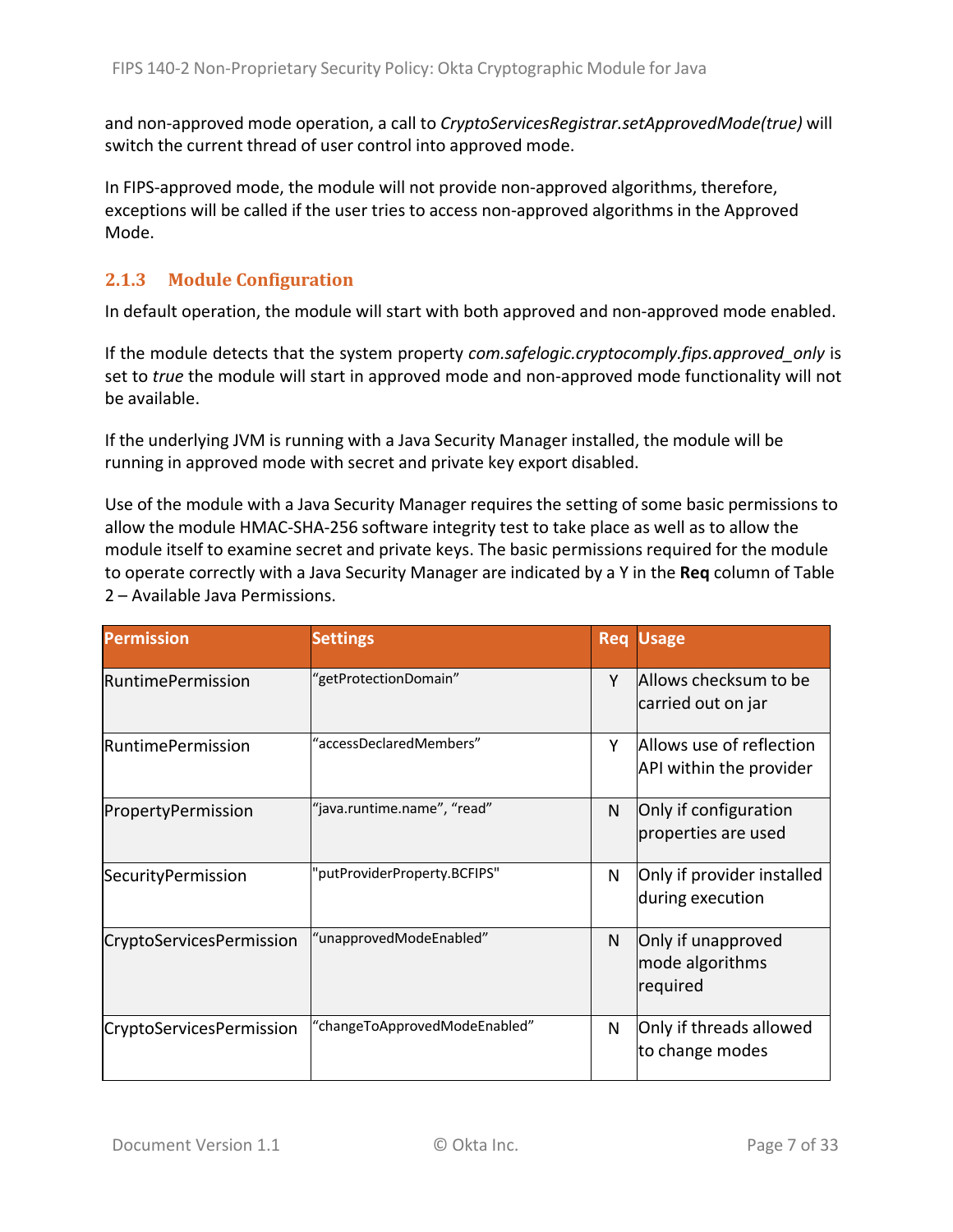| <b>Permission</b>               | <b>Settings</b>           |   | <b>Req Usage</b>                                                                        |
|---------------------------------|---------------------------|---|-----------------------------------------------------------------------------------------|
| CryptoServicesPermission        | "exportSecretKey"         | N | To allow export of secret<br>keys only                                                  |
| CryptoServicesPermission        | "exportPrivateKey"        | N | To allow export private<br>keys only                                                    |
| CryptoServicesPermission        | "exportKeys"              | Y | Required to be applied<br>for the module itself.<br>Optional for any other<br>codebase. |
| CryptoServicesPermission        | "tlsNullDigestEnabled"    | N | Only required for TLS<br>digest calculations                                            |
| <b>CryptoServicesPermission</b> | "tlsPKCS15KeyWrapEnabled" | N | Only required if TLS is<br>used with RSA<br>encryption                                  |
| CryptoServicesPermission        | "tlsAlgorithmsEnabled"    | N | Enables both NullDigest<br>and PKCS15KeyWrap                                            |
| CryptoServicesPermission        | "defaultRandomConfig"     | N | Allows setting of default<br>SecureRandom                                               |
| CryptoServicesPermission        | "threadLocalConfig"       | N | Required to set a thread<br>local property in the<br>CryptoServicesRegistrar            |
| CryptoServicesPermission        | "globalConfig"            | N | Required to set a global<br>property in the<br>CryptoServicesRegistrar                  |

**Table 2 – Available Java Permissions**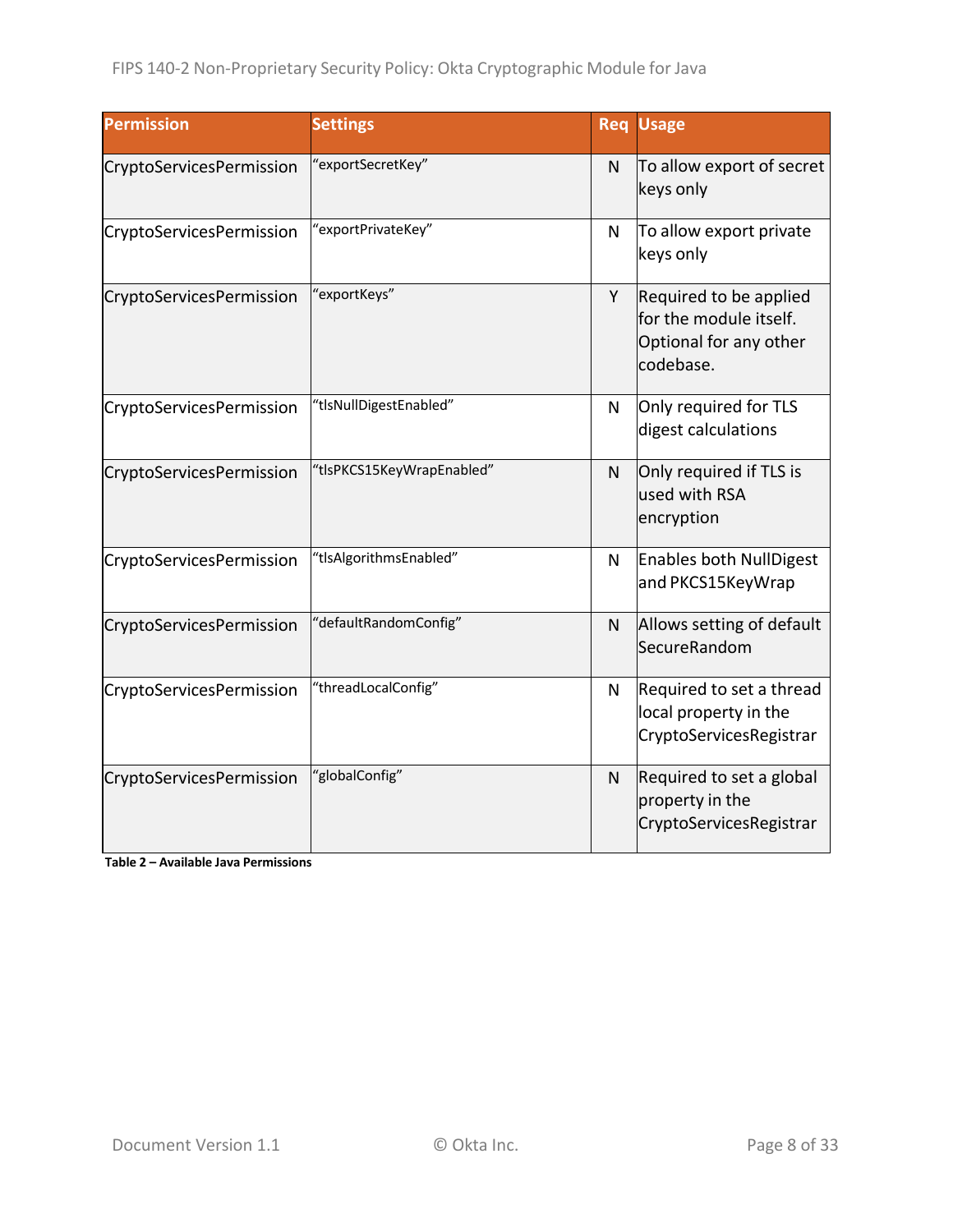#### **2.1.4 Approved Cryptographic Algorithms**

The module's cryptographic algorithm implementations have received the following certificate numbers from the Cryptographic Algorithm Validation Program.

| <b>CAVP Cert.</b>                     | <b>Algorithm</b>                                            | <b>Standard</b>                        | Mode/Method                                                    | <b>Key Lengths, Curves or Moduli Use</b>                                      |                            |
|---------------------------------------|-------------------------------------------------------------|----------------------------------------|----------------------------------------------------------------|-------------------------------------------------------------------------------|----------------------------|
| 4702                                  | <b>AES</b>                                                  | <b>FIPS 197</b><br>SP 800-38A          | ECB, CBC, OFB,<br>CFB8, CFB128, CTR                            | 128, 192, 256                                                                 | Encryption, Decryption     |
| Based on<br>4702                      | <b>AES-CBC</b><br><b>Ciphertext</b><br><b>Stealing (CS)</b> | Addendum to<br>SP 800-38A,<br>Oct 2010 | CBC-CS1,<br>CBC-CS2,<br>CBC-CS3                                | 128, 192, 256                                                                 | Encryption, Decryption     |
| 4702                                  | <b>CCM</b>                                                  | SP 800-38C                             | <b>AES</b>                                                     | 128, 192, 256                                                                 | Generation, Authentication |
| 4702 (AES)<br>$2494$ (Triple-<br>DES) | <b>CMAC</b>                                                 | SP 800-38B                             | AES, Triple-DES                                                | AES with 128, 192, 256<br>Triple-DES with<br>$2$ -key <sup>2</sup> ,<br>3-key | Generation, Authentication |
| 4702                                  | GCM/GMAC <sup>2</sup>                                       | SP 800-38D                             | <b>AES</b>                                                     | 128, 192, 256                                                                 | Generation, Authentication |
| 1600                                  | <b>DRBG</b>                                                 | SP 800-90A                             | Hash DRBG, HMAC 112, 128, 192, 256<br>DRBG,<br><b>CTR DRBG</b> |                                                                               | Random Bit Generation      |

<sup>&</sup>lt;sup>2</sup> 2<sup>20</sup> block limit is enforced by module

<sup>&</sup>lt;sup>2</sup> GCM with an internally generated IV, see section 3.1.2 concerning external IVs. IV generation is compliant with IG A.5.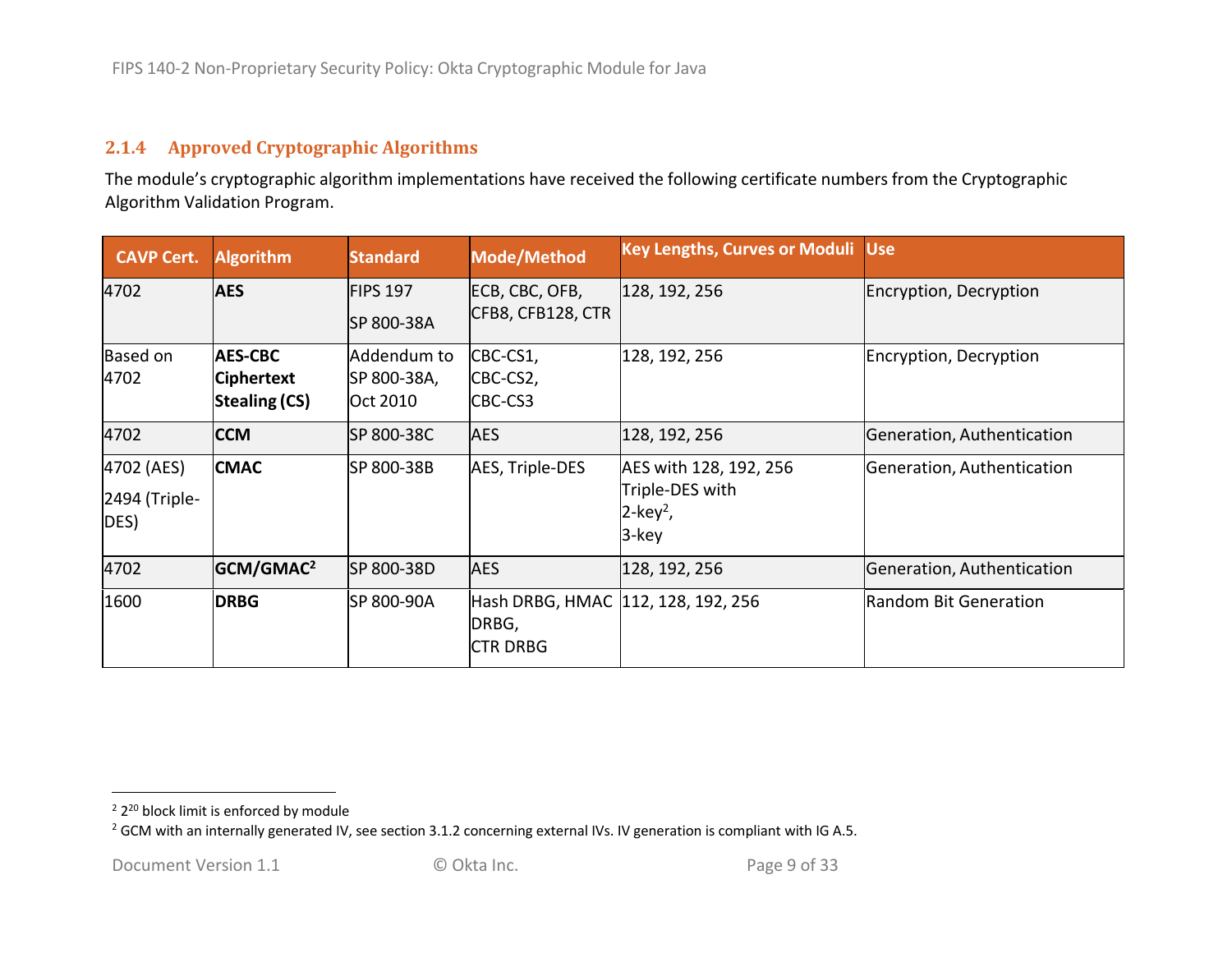| <b>CAVP Cert.</b>  | <b>Algorithm</b> | <b>Standard</b> | Mode/Method                                                                                                                     | <b>Key Lengths, Curves or Moduli</b>                                                                                                                                                                                                           | <b>Use</b>                 |
|--------------------|------------------|-----------------|---------------------------------------------------------------------------------------------------------------------------------|------------------------------------------------------------------------------------------------------------------------------------------------------------------------------------------------------------------------------------------------|----------------------------|
| 1244               | DSA <sup>3</sup> | FIPS 186-4      | PQG Generation,<br>PQG Verification,<br><b>Key Pair</b><br>Generation,<br>Signature<br>Generation,<br>Signature<br>Verification | 1024, 2048, 3072 bits (1024<br>only for SigVer)                                                                                                                                                                                                | Digital Signature Services |
| 1160<br>1343 (CVL) | <b>ECDSA</b>     | FIPS 186-4      | Signature<br>Generation<br>Component, Key<br>Pair Generation,<br>Signature<br>Generation,<br>Signature<br>Key Validation        | P-192*, P-224, P-256, P-384, P-<br>521,<br>K-163*, K-233, K-283, K-409, K-<br>571,<br>$B-163$ <sup>*</sup> ,<br>B-233, B-283, B-409, B-571<br>Verification, Public  * Curves only used for Signature<br>Verification and Public Key Validation | Digital Signature Services |
| 3114               | <b>HMAC</b>      | FIPS 198-1      | $SHA-1$ ,<br>SHA-224,<br>SHA-256,<br>SHA-384,<br>SHA-512,<br>SHA-512/224, SHA-<br>512/256                                       | Various (KS <bs, ks="">BS)</bs,>                                                                                                                                                                                                               | Generation, Authentication |

 $3$  DSA signature generation with SHA-1 is only for use with protocols.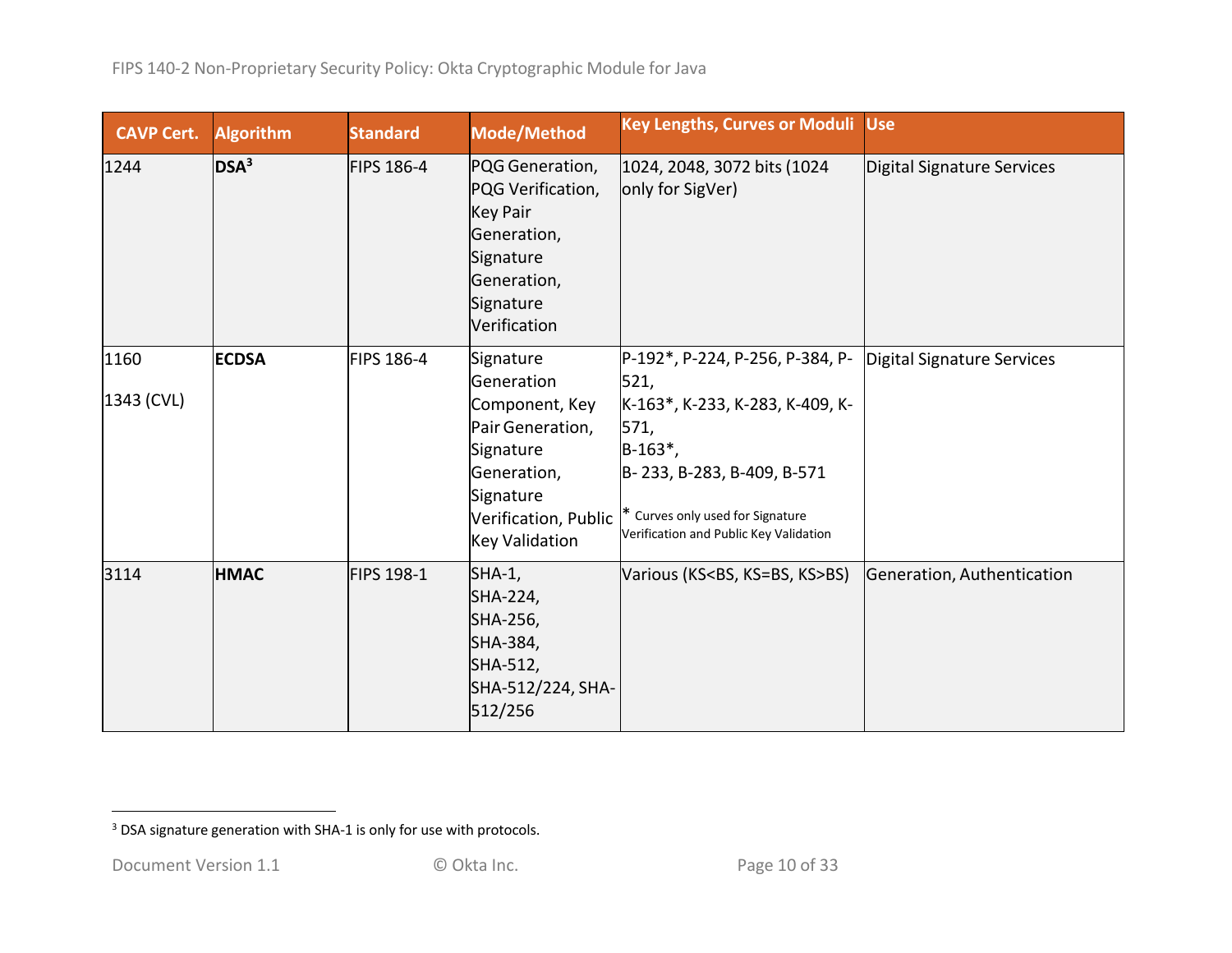| <b>CAVP Cert.</b>                   | <b>Algorithm</b>                                                       | <b>Standard</b>                 | Mode/Method                                                                                      | Key Lengths, Curves or Moduli Use                                                                                                                 |                         |
|-------------------------------------|------------------------------------------------------------------------|---------------------------------|--------------------------------------------------------------------------------------------------|---------------------------------------------------------------------------------------------------------------------------------------------------|-------------------------|
| 130                                 | KAS <sup>4</sup>                                                       | SP 800-56A-<br>rev <sub>2</sub> | KAS-FFC,<br>KAS-ECC                                                                              | FB (L=2048, N=224),<br>FC (L=2048, N=256),<br>EB (P-224), EC (P-256),<br>ED (P-384), EE (P-521)                                                   | Key Agreement           |
| 1344 (CVL)                          | KAS Component  SP 800-56A                                              |                                 |                                                                                                  | ECC-CDH Primitive   P-224, P-256, P-384, P-521, K-<br>233, K-283, K-409, K-571, B-<br>233, B-283, B-409, B-571                                    | Key Agreement Primitive |
| 1342 (CVL)                          | <b>KDF, Existing</b><br>Application-<br>Specific <sup>5</sup>          | SP 800-135                      | TLS v1.0/1.1 KDF,<br>TLS 1.2 KDF, SSH<br>KDF, X9.63 KDF,<br><b>IKEV2 KDF, SRTP</b><br><b>KDF</b> | Various (See CVL #1342 for details)                                                                                                               | <b>KDF Services</b>     |
| 145                                 | <b>KBKDF, using</b><br>Pseudorandom<br>Functions <sup>6</sup>          | SP 800-108                      | Counter Mode,<br>Feedback Mode,<br>Double-Pipeline<br><b>Iteration Mode</b>                      | CMAC-based KDF with AES, 2-<br>key Triple-DES, 3-key Triple-DES<br>or HMAC-based KDF with SHA-<br>1, SHA-224, SHA-256, SHA-384,<br><b>SHA-512</b> | <b>KDF</b> Services     |
| 4702 (AES)<br>2494 (Triple-<br>DES) | <b>Key Wrapping</b><br><b>Using Block</b><br>Ciphers(KTS) <sup>7</sup> | SP 800-38F                      | KW, KWP, TKW                                                                                     | AES-128, AES-192, AES-256, 3-<br>key Triple-DES                                                                                                   | <b>Key Transport</b>    |

 $<sup>4</sup>$  Keys are not established directly into the module using the key agreement algorithms.</sup>

<sup>&</sup>lt;sup>5</sup> These protocols have not been reviewed or tested by the CAVP and CMVP.

 $^6$  Note: CAVP testing is not provided for use of the PRFs SHA-512/224 and SHA-512/256. These must not be used in approved mode.

 $^7$  Keys are not established directly into the module using key unwrapping.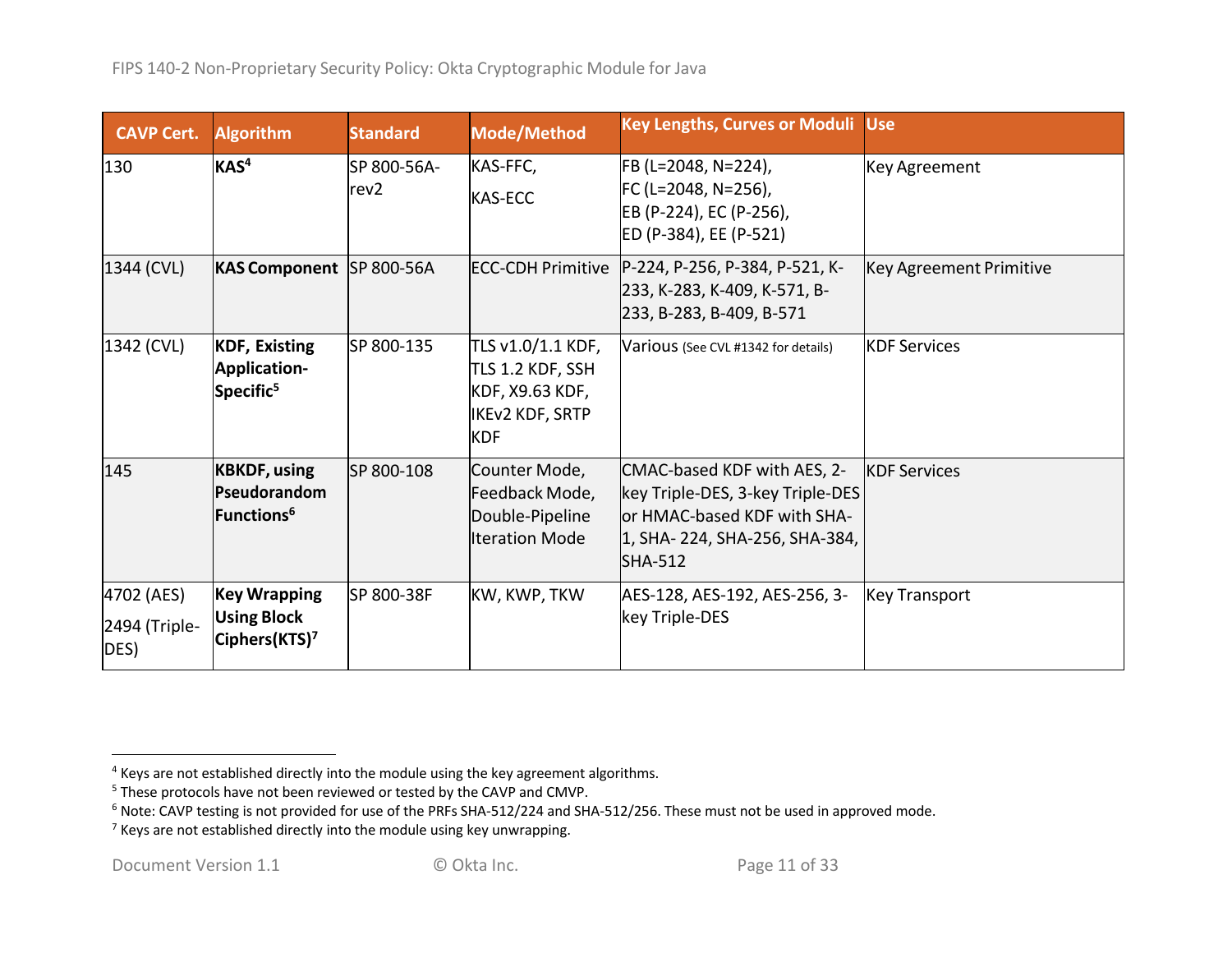| <b>CAVP Cert.</b>  | <b>Algorithm</b>    | <b>Standard</b>                        | Mode/Method                                                                            | Key Lengths, Curves or Moduli Use                                          |                                                                                                           |
|--------------------|---------------------|----------------------------------------|----------------------------------------------------------------------------------------|----------------------------------------------------------------------------|-----------------------------------------------------------------------------------------------------------|
| 2562<br>1345 (CVL) | <b>RSA</b>          | <b>FIPS 186-4</b><br><b>FIPS 186-2</b> | Padding from:<br>ANSI X9.31-1998<br><b>PKCS #1 v2.1 (PSS</b><br>and PKCS1.5)           | 1024, 1536, 2048, 3072, 4096<br>bits (1024, 1536, 4096 only for<br>SigVer) | Key Pair Generation, Signature<br>Generation, Signature<br>Verification, Component Test                   |
| 3849               | <b>SHS</b>          | <b>FIPS 180-4</b>                      | SHA-1,<br>SHA-224,<br>SHA-256,<br>SHA-384,<br>SHA-512,<br>SHA-512/224, SHA-<br>512/256 | N/A                                                                        | Digital Signature Generation,<br>Digital Signature Verification,<br>non-Digital Signature<br>Applications |
| 24                 | <b>SHA-3, SHAKE</b> | <b>FIPS 202</b>                        | SHA3-224,<br>SHA3-256,<br>SHA3-384,<br>SHA3-512,<br>SHAKE128,<br>SHAKE256              | N/A                                                                        | Digital Signature Generation,<br>Digital Signature Verification,<br>non-Digital Signature<br>Applications |
| 2494               | <b>Triple-DES</b>   | SP 800-67                              | TECB, TCBC,<br>TCFB64, TCFB8,<br><b>TOFB, CTR</b>                                      | $2$ -key <sup>8</sup> , 3-key <sup>9</sup>                                 | Encryption, Decryption                                                                                    |

**Table 3 – FIPS‐Approved Algorithm Certificates**

<sup>&</sup>lt;sup>8</sup> 2<sup>20</sup> block limit is enforced by the module, encryption is disabled.<br><sup>9</sup> 3-key Triple-DES encryption must not be used for more than 232 blocks for any given key.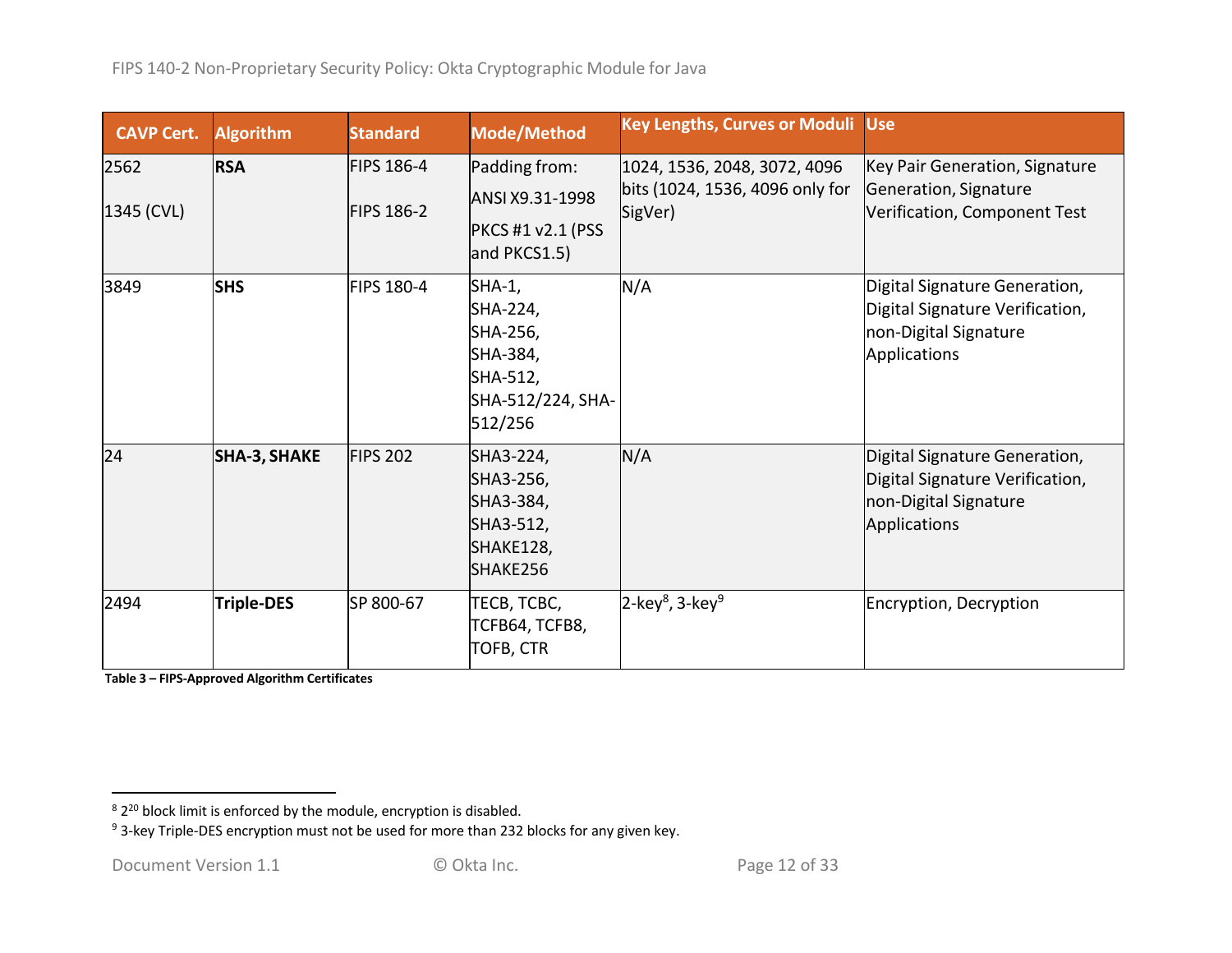The following Approved cryptographic algorithms were tested with vendor affirmation.

| <b>Algorithm</b>                                                            | <b>IG Reference</b>               | <b>Use</b>                                                  |
|-----------------------------------------------------------------------------|-----------------------------------|-------------------------------------------------------------|
| <b>CKG</b> using output from                                                | Vendor Affirmed IG [SP 800-133]   |                                                             |
| <b>DRBG</b>                                                                 | G.13                              | Section 6.1 (Asymmetric from DRBG)                          |
|                                                                             |                                   | Section 7.1 (Symmetric from DRBG)                           |
|                                                                             |                                   | Using DRBG #1600                                            |
| KAS <sup>10</sup> using SHA-512/224 or Vendor Affirmed IG [SP 800-56A-rev2] |                                   |                                                             |
| SHA-512/256                                                                 | A.3                               | Parameter sets/Key sizes: FB, FC, EB, EC, ED,<br>$E E^{11}$ |
|                                                                             |                                   | Using CVL #1344                                             |
| KDF, Password-Based                                                         | Vendor Affirmed IG [SP 800-132]   |                                                             |
|                                                                             | D.6                               | Options: PBKDF with Option 1a                               |
|                                                                             |                                   | Functions: HMAC-based KDF using SHA-1,                      |
|                                                                             |                                   | SHA-224, SHA-256, SHA-384, SHA-512                          |
|                                                                             |                                   | Using HMAC #3114                                            |
| <b>Key Wrapping Using RSA</b>                                               | Vendor Affirmed IG [SP 800-56B]   |                                                             |
|                                                                             | D.4                               | RSA-KEMS-KWS with, and without, key                         |
|                                                                             |                                   | confirmation                                                |
|                                                                             |                                   | Key sizes: 2048, 3072 bits                                  |
| <b>Key Transport Using RSA</b>                                              | Vendor Affirmed IG   [SP 800-56B] |                                                             |
|                                                                             | ID.4                              | RSA-OAEP with, and without, key confirmation                |
|                                                                             |                                   | Key sizes: 2048, 3072 bits                                  |

**Table 4 – Approved Cryptographic Functions Tested with Vendor Affirmation**

<sup>&</sup>lt;sup>10</sup> Keys are not directly established into the module using key agreement or transport techniques.

<sup>&</sup>lt;sup>11</sup> Note: HMAC SHA-512/224 must not be used with EE.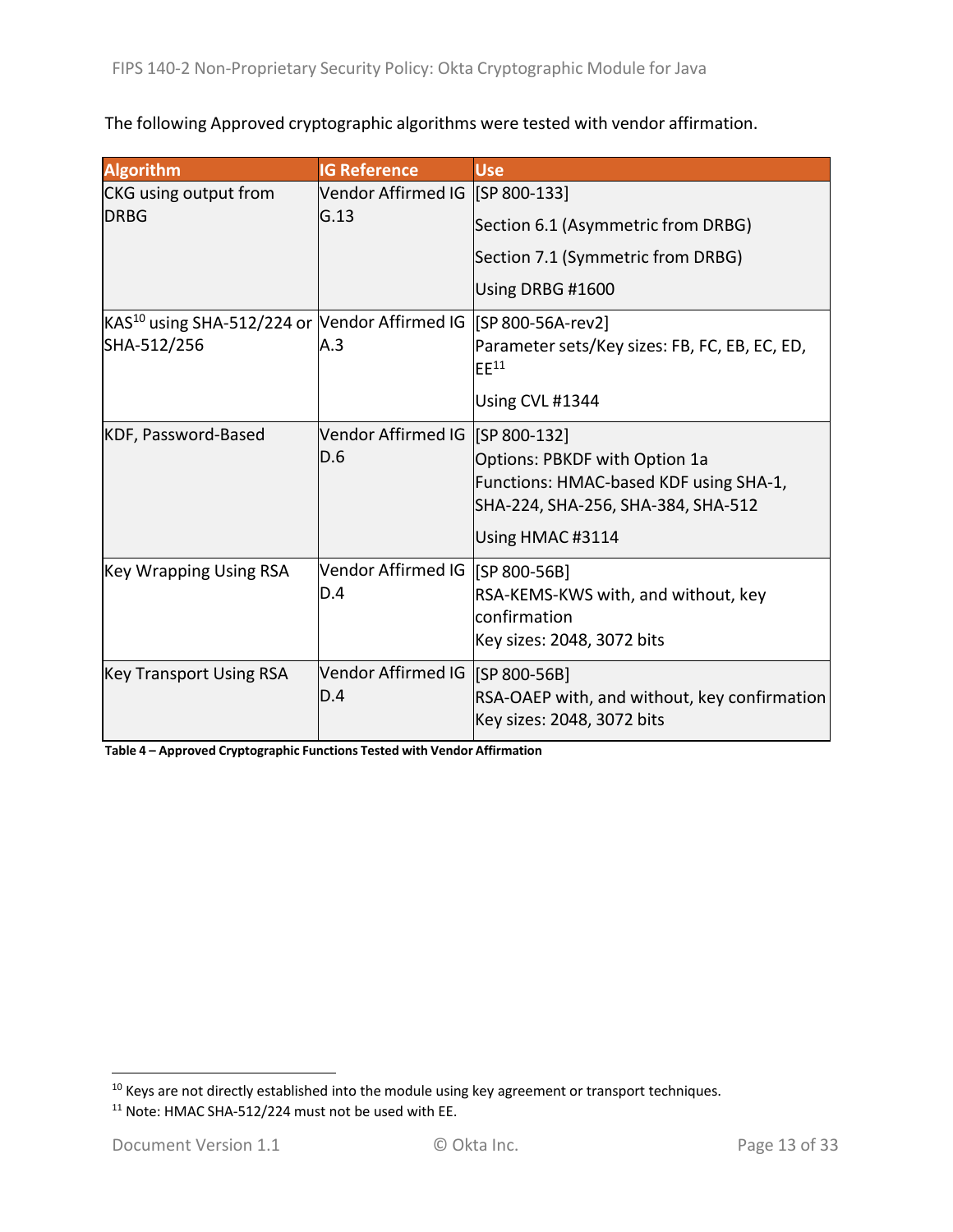## **2.1.5 Non‐Approved Cryptographic Algorithms**

The module supports the following non-FIPS 140-2 approved but allowed algorithms that may be used in the Approved mode of operation.

| <b>Algorithm</b>                                                | <b>Use</b>                                                                                                                                                                                                                                                            |
|-----------------------------------------------------------------|-----------------------------------------------------------------------------------------------------------------------------------------------------------------------------------------------------------------------------------------------------------------------|
| Non-SP 800-56A-rev2<br>Compliant DH                             | IG D.8<br>Diffie-Hellman 2048-bit key agreement primitive for use with<br>system-level key establishment; not used by the module to<br>establish keys within the module (key agreement; key<br>establishment methodology provides 112 bits of encryption<br>strength) |
| Non-SP 800-56B compliant RSA   [IG D.9]<br><b>Key Transport</b> | RSA may be used by a calling application as part of a key<br>encapsulation scheme.<br>Key sizes: 2048 and 3072 bits                                                                                                                                                   |
| <b>MD5 within TLS</b>                                           | IG D.2                                                                                                                                                                                                                                                                |

#### **Table 5 – Non‐Approved but Allowed Cryptographic Algorithms**

#### **2.1.6 Non‐Approved Mode of Operation**

The module supports a non-approved mode of operation. The algorithms listed in this section are not to be used by the operator in the FIPS Approved mode of operation.

| <b>Algorithm</b>                     | <b>Use</b>              |
|--------------------------------------|-------------------------|
| AES (non-compliant <sup>12</sup> )   | Encryption, Decryption  |
| ARC4 (RC4)                           | Encryption, Decryption  |
| <b>Blowfish</b>                      | Encryption, Decryption  |
| <b>Camellia</b>                      | Encryption, Decryption  |
| <b>CAST5</b>                         | Encryption, Decryption  |
| <b>DES</b>                           | Encryption, Decryption  |
| DSA (non-compliant <sup>13</sup> )   | Public Key Cryptography |
| <b>DSTU4145</b>                      | Public Key Cryptography |
| ECDSA (non-compliant <sup>14</sup> ) | Public Key Cryptography |
| <b>ElGamal</b>                       | Public Key Cryptography |
| GOST28147                            | Encryption, Decryption  |
| GOST3410-1994                        | <b>Hashing</b>          |
| GOST3410-2001                        | <b>Hashing</b>          |

<sup>&</sup>lt;sup>12</sup> Support for additional modes of operation.

<sup>&</sup>lt;sup>13</sup> Deterministic signature calculation, support for additional digests, and key sizes.

<sup>&</sup>lt;sup>14</sup> Deterministic signature calculation, support for additional digests, and key sizes.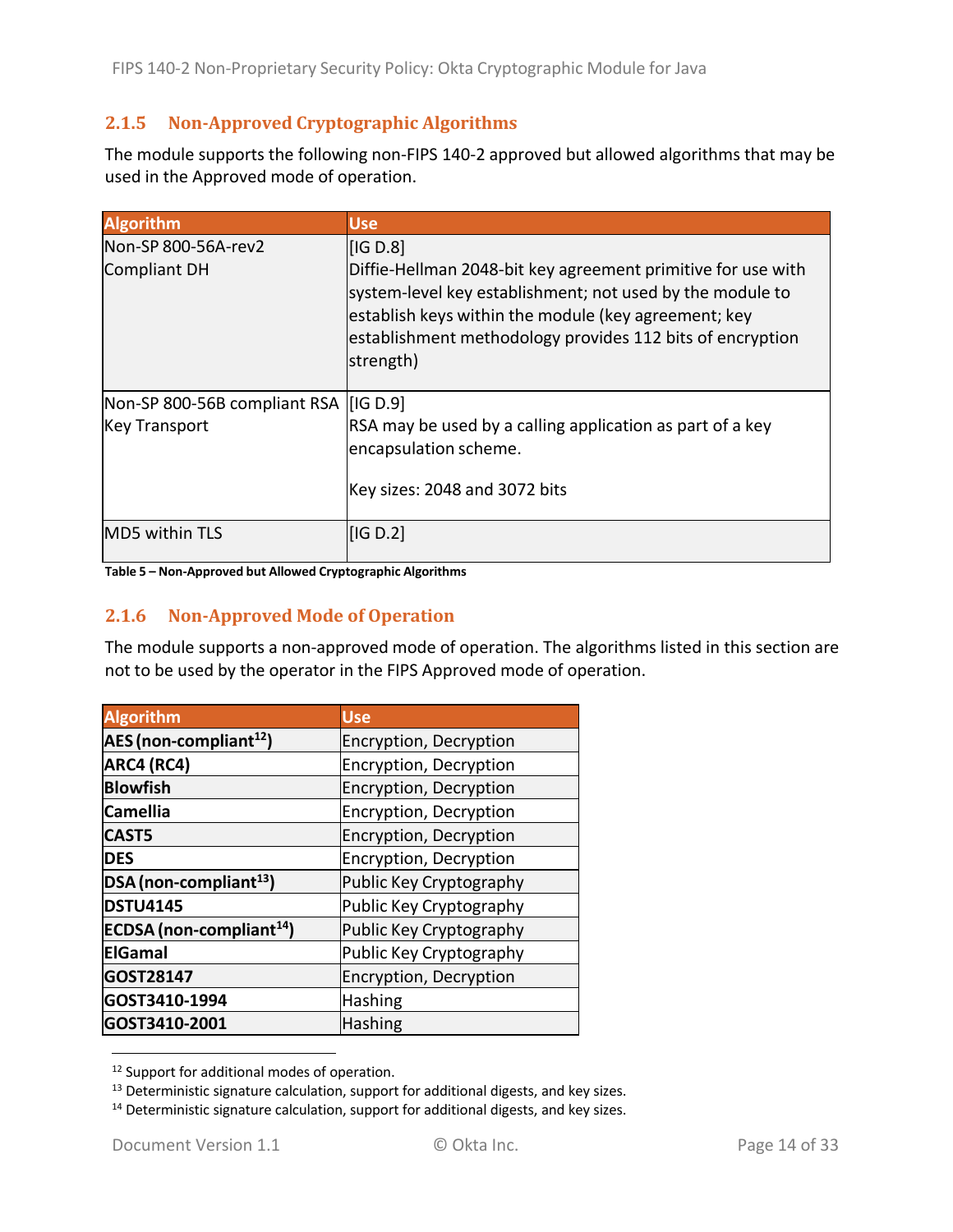| <b>Algorithm</b>                         | <b>Use</b>                      |
|------------------------------------------|---------------------------------|
| GOST3411                                 | Hashing                         |
| HMAC-GOST3411                            | Hashing                         |
| <b>IDEA</b>                              | Encryption, Decryption          |
| KAS (non-compliant <sup>15</sup> )       | <b>Key Agreement</b>            |
| KBKDF using SHA-512/224 or               | <b>KDF</b>                      |
| SHA-512/256 (non-compliant)              |                                 |
| MD5                                      | Hashing                         |
| <b>HMAC-MD5</b>                          | Hashing                         |
| <b>OpenSSL PBKDF</b>                     | <b>KDF</b>                      |
| <b>PKCS#12 PBKDF</b>                     | <b>KDF</b>                      |
| <b>PKCS#5 Scheme 1 PBKDF</b>             | <b>KDF</b>                      |
| RC <sub>2</sub>                          | Encryption, Decryption          |
| RIPEMD128                                | <b>Hashing</b>                  |
| HMAC-RIPEMD128                           | Hashing                         |
| RIPEMD-160                               | <b>Hashing</b>                  |
| HMAC-RIPEMD160                           | Hashing                         |
| RIPEMD256                                | Hashing                         |
| HMAC-RIPEMD256                           | Hashing                         |
| RIPEMD320                                | Hashing                         |
| HMAC-RIPEMD320                           | Hashing                         |
| <b>X9.31 PRNG</b>                        | <b>Random Number Generation</b> |
| RSA (non-compliant <sup>16</sup> )       | Public Key Cryptography         |
| RSA KTS (non-compliant <sup>17</sup> )   | Public Key Cryptography         |
| <b>SCrypt</b>                            | <b>KDF</b>                      |
| <b>SEED</b>                              | Encryption, Decryption          |
| <b>Serpent</b>                           | Encryption, Decryption          |
| <b>SipHash</b>                           | Hashing                         |
| <b>SHACAL-2</b>                          | Encryption, Decryption          |
| <b>TIGER</b>                             | Hashing                         |
| <b>HMAC-TIGER</b>                        | <b>Hashing</b>                  |
| TripleDES (non-compliant <sup>18</sup> ) | Encryption, Decryption          |
| <b>Twofish</b>                           | Encryption, Decryption          |
| <b>WHIRLPOOL</b>                         | Hashing                         |
| HMAC-WHIRLPOOL                           | Hashing                         |

**Table 6 – Non‐Approved Cryptographic Functionsfor use in non‐FIPS mode only**

<sup>&</sup>lt;sup>15</sup> Support for additional key sizes and the establishment of keys of less than 112 bits of security strength.

<sup>&</sup>lt;sup>16</sup> Support for additional digests and signature formats, PKCS#1 1.5 key wrapping, support for additional key sizes.

<sup>&</sup>lt;sup>17</sup> Support for additional key sizes and the establishment of keys of less than 112 bits of security strength.

<sup>&</sup>lt;sup>18</sup> Support for additional modes of operation.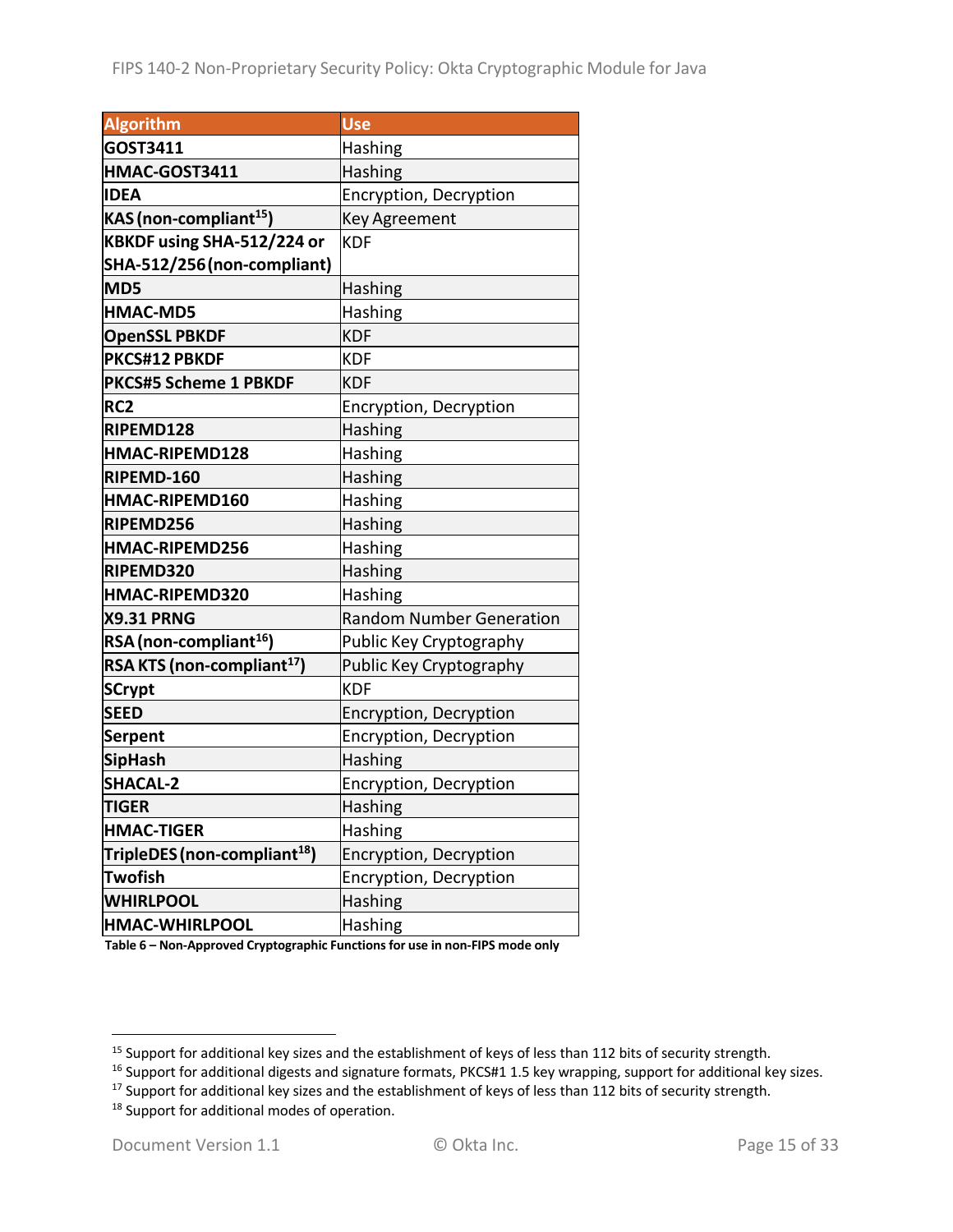# **2.2 Critical Security Parameters and Public Keys**

#### **2.2.1 Critical Security Parameters**

#### The table below provides a complete list of Critical Security Parameters used within the module:

| <b>CSP</b>                                              | <b>Description / Usage</b>                                                                                                |
|---------------------------------------------------------|---------------------------------------------------------------------------------------------------------------------------|
| <b>AES Encryption Key</b>                               | [FIPS-197, SP 800-56C, SP 800-38D, Addendum to SP 800-38A] AES (128/192/256)<br>encrypt key <sup>19</sup>                 |
| <b>AES Decryption Key</b>                               | [FIPS-197, SP 800-56C, SP 800-38D, Addendum to SP 800-38A] AES (128/192/256)<br>decrypt key                               |
| <b>AES Authentication Key</b>                           | [FIPS-197] AES (128/192/256) CMAC/GMAC key                                                                                |
| <b>AES Wrapping Key</b>                                 | [SP 800-38F] AES (128/192/256) key wrapping key                                                                           |
| DH Agreement key                                        | [SP 800-56A-rev2] Diffie-Hellman (>= 2048) private key agreement key                                                      |
| DRBG(CTR AES)                                           | V (128 bits) and AES key (128/192/256), entropy input (length dependent on security<br>strength)                          |
| DRBG(CTR Triple-DES)                                    | V (64 bits) and Triple-DES key (192), entropy input (length dependent on security<br>strength)                            |
| DRBG(Hash)                                              | V (440/888 bits) and C (440/888 bits), entropy input (length dependent on security<br>strength)                           |
| DRBG(HMAC)                                              | V (160/224/256/384/512 bits) and Key (160/224/256/384/512 bits), entropy input<br>(length dependent on security strength) |
| <b>DSA Signing Key</b>                                  | [FIPS 186-4] DSA (2048/3072) signature generation key                                                                     |
| <b>EC Agreement Key</b>                                 | [SP 800-56A-rev2] EC (All NIST defined B, K, and P curves >= 224 bits) private key<br>agreement key                       |
| <b>EC Signing Key</b>                                   | [FIPS 186-4] ECDSA (All NIST defined B, K, and P curves >= 224 bits) signature<br>generation key                          |
| <b>HMAC Authentication Key</b>                          | [FIPS 198-1] Keyed-Hash key (SHA-1, SHA-2). Key size determined by security strength<br>required (>= 112 bits)            |
| <b>IKEv2 Derivation Function</b><br><b>Secret Value</b> | [SP 800-135] Secret value used in construction of key for the specified IKEv2 PRF                                         |
| <b>PBKDF Secret Value</b>                               | [SP 800-132] Secret value used in construction of Keyed-Hash key for the specified PRF                                    |
| <b>RSA Signing Key</b>                                  | [FIPS 186-4] RSA (>= 2048) signature generation key                                                                       |
| RSA Key Transport Key                                   | [SP 800-56B] RSA (>=2048) key transport (decryption) key                                                                  |
| SP 800-56A-rev2<br>Concatenation Derivation<br>Function | [SP 800-56A-rev2] Secret value used in construction of key for underlying PRF                                             |
|                                                         | SP 800-108 KDF Secret Value [SP 800-108] Secret value used in construction of key for the specified PRF                   |

<sup>&</sup>lt;sup>19</sup> The AES-GCM key and IV are generated randomly per IG A.5, and the Initialization Vector (IV) is a minimum of 96 bits. In the event module power is lost and restored, the consuming application must ensure that any of its AES‐ GCM keys used for encryption or decryption are re‐distributed.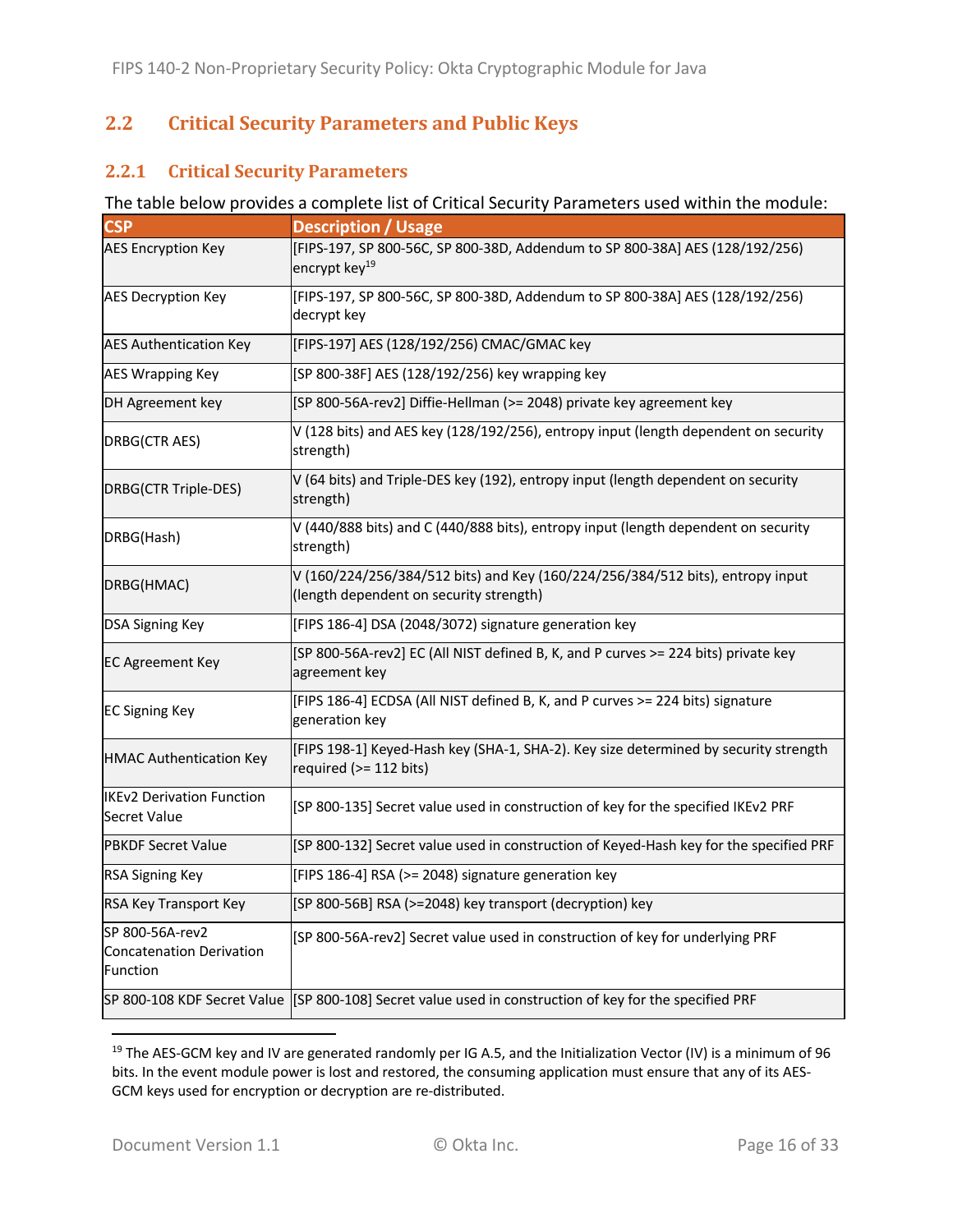| <b>CSP</b>                                              | <b>Description / Usage</b>                                                                             |
|---------------------------------------------------------|--------------------------------------------------------------------------------------------------------|
| <b>ISRTP Derivation Function</b><br><b>Secret Value</b> | [SP 800-135] Secret value used in construction of key for the specified SRTP PRF                       |
| <b>ISSH Derivation Function</b><br>Secret Value         | [SP 800-135] Secret value used in construction of key for the specified SSH PRF                        |
| <b>TLS KDF Secret Value</b>                             | [SP 800-135] Secret value used in construction of Keyed-Hash key for the specified TLS<br><b>IPRF</b>  |
| Triple-DES Authentication<br>Key                        | [SP 800-67] Triple-DES (112/192) CMAC key                                                              |
| Triple-DES Encryption Key                               | [SP 800-67] Triple-DES (192) encryption key                                                            |
| Triple-DES Decryption Key                               | [SP 800-67] Triple-DES (128/192) decryption key                                                        |
| Triple-DES Wrapping Key                                 | [SP 800-38F] Triple-DES (192 bits) key wrapping/unwrapping key, (128 unwrapping<br>only)               |
| IX9.63 KDF Secret Value                                 | [SP 800-135] Secret value used in construction of Keyed-Hash key for the specified<br><b>X9.63 PRF</b> |

**Table 7 – Critical Security Parameters**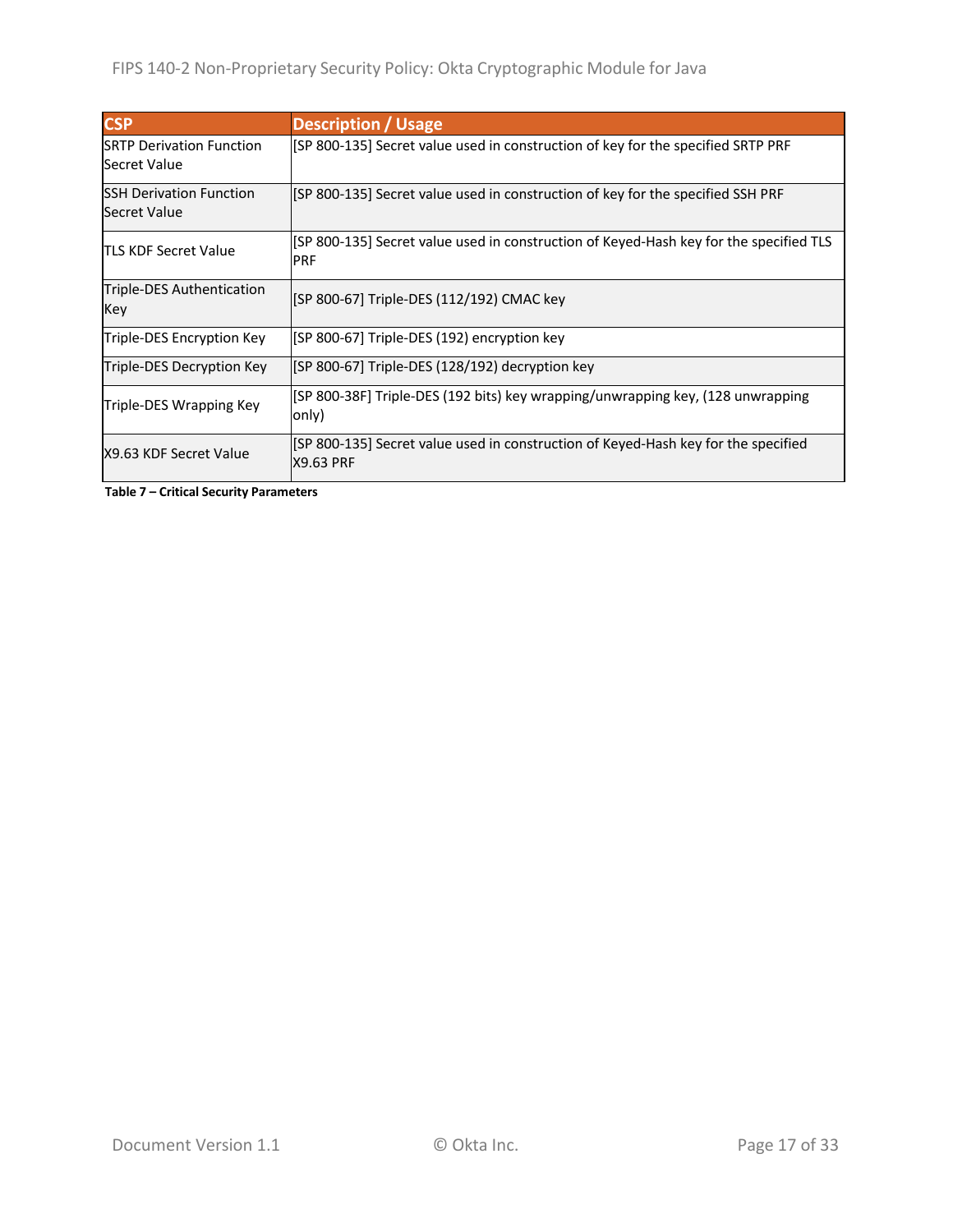# **2.2.2 Public Keys**

The table below provides a complete list of the public keys used within the module:

| <b>Public Key</b>            | <b>Description / Usage</b>                                                          |
|------------------------------|-------------------------------------------------------------------------------------|
| DH Agreement Key             | [SP 800-56A-rev2] Diffie-Hellman (>= 2048) public key agreement key                 |
| <b>DSA Verification Key</b>  | [FIPS 186-4] DSA (1024/2048/3072) signature verification key                        |
| <b>EC Agreement Key</b>      | [SP 800-56A-rev2] EC (All NIST defined B, K, and P curves) public key agreement key |
| <b>EC Verification Key</b>   | [FIPS 186-4] ECDSA (All NIST defined B, K, and P curves) signature verification key |
| <b>RSA Key Transport Key</b> | [SP 800-56B] RSA (>=2048) key transport (encryption) key                            |
| <b>RSA Verification Key</b>  | [FIPS 186-4] RSA (>= 1024) signature verification key                               |

**Table 8 – Public Keys**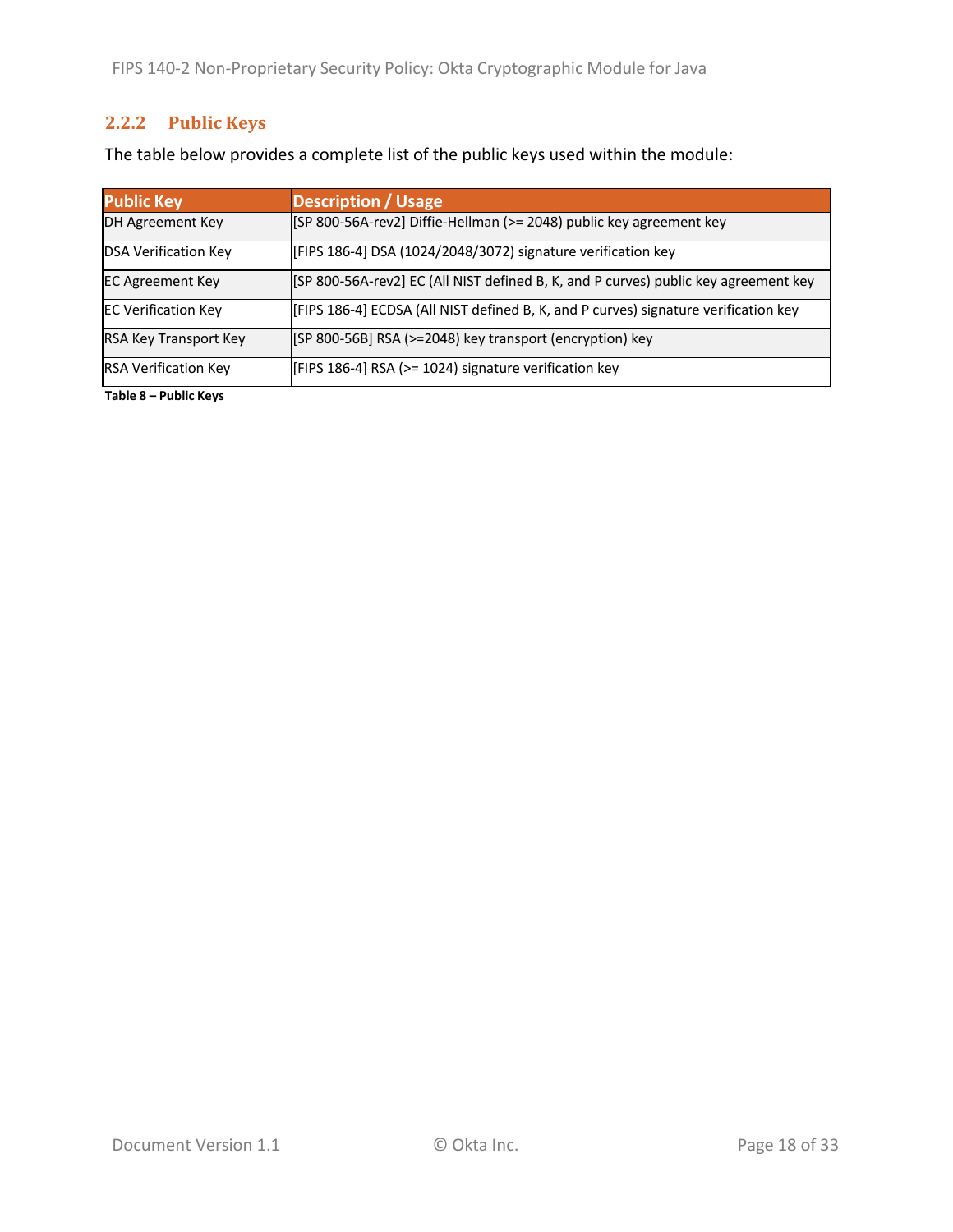FIPS 140‐2 Non‐Proprietary Security Policy: Okta Cryptographic Module for Java

## **2.3 Module Interfaces**

The figure below shows the module's physical and logical block diagram:



**Figure 1 – Module Boundary and Interfaces Diagram**

The interfaces (ports) for the physical boundary include the Data/power port, WIFI / BT Transceiver, RF Transceiver, and LCD. When operational, the module does not transmit any information across these physical ports because it is a software cryptographic module. Therefore, the module's interfaces are purely logical and are provided through the Application Programming Interface (API) that a calling daemon can operate. The logical interfaces expose services that applications directly call, and the API provides functions that may be called by a referencing application (see Section 2.4 – Roles, Services, and Authentication for the list of available functions). The module distinguishes between logical interfaces by logically separating the information according to the defined API.

The API provided by the module is mapped onto the FIPS 140‐ 2 logical interfaces: data input, data output, control input, and status output. Each of the FIPS 140‐ 2 logical interfaces relates to the module's callable interface, as follows: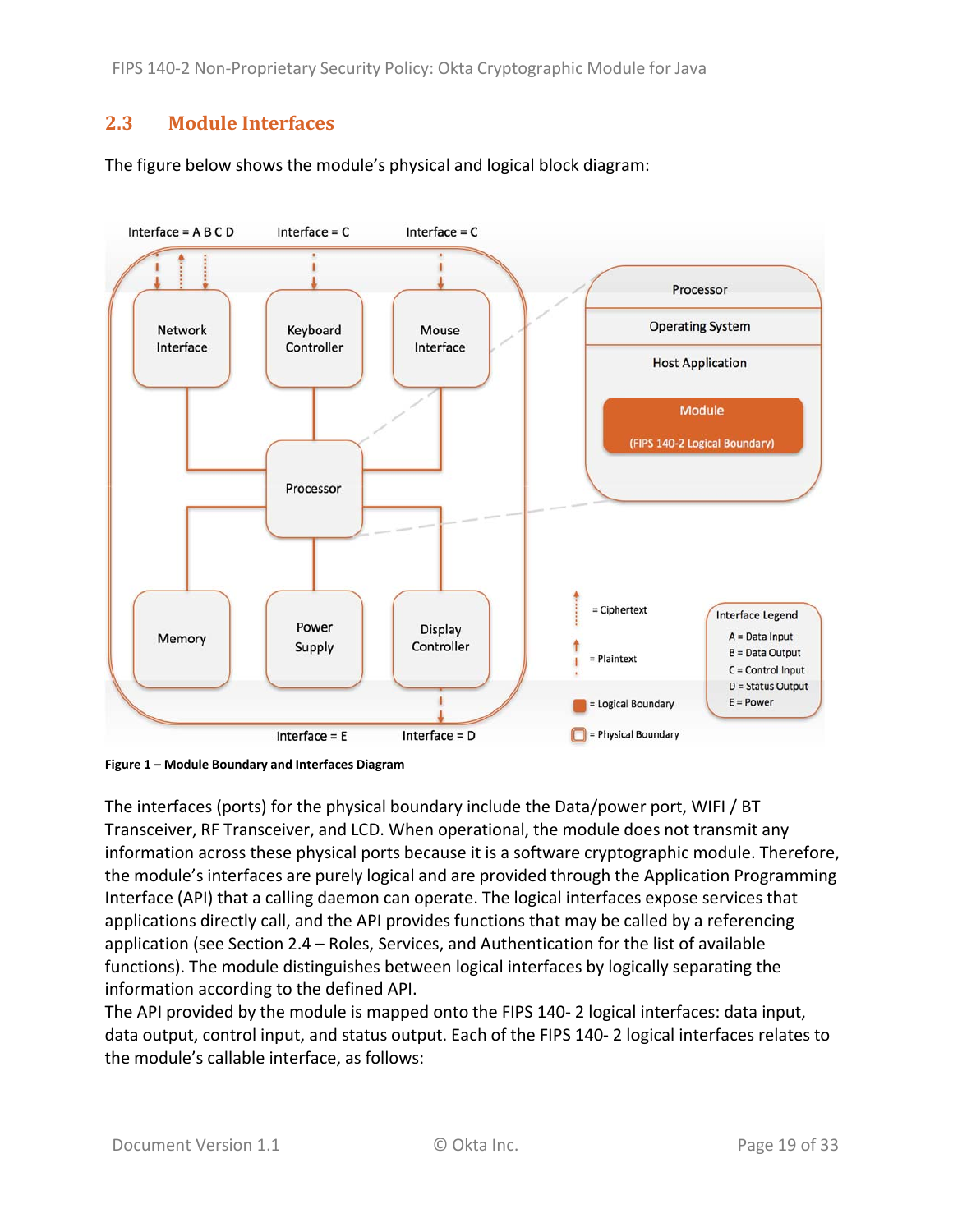| FIPS 140-2 Interface Logical Interface |                                            | <b>Module Physical Interface</b> |
|----------------------------------------|--------------------------------------------|----------------------------------|
| Data Input                             | API input parameters - plaintext and/or    | Network Interface                |
|                                        | ciphertext data                            |                                  |
| Data Output                            | API output parameters and return values -  | Network Interface                |
|                                        | plaintext and/or ciphertext data           |                                  |
| Control Input                          | API method calls- method calls, or input   | Keyboard Interface, Mouse        |
|                                        | parameters, that specify commands and/or   | Interface                        |
|                                        | control data used to control the operation |                                  |
|                                        | of the module                              |                                  |
| <b>Status Output</b>                   | API output parameters and return/error     | Display Controller, Network      |
|                                        | codes that provide status information used | Interface                        |
|                                        | to indicate the state of the module        |                                  |
| lPower                                 | None                                       | Power Supply                     |

**Table 9 – Logical Interface / Physical Interface Mapping**

As shown in Figure 1 – Module Boundary and Interfaces Diagram and Table 11 – Module Services, Roles, and Descriptions, the output data path is provided by the data interfaces and is logically disconnected from processes performing key generation or zeroization. No key information will be output through the data output interface when the module zeroizes keys.

# **2.4 Roles, Services, and Authentication**

#### **2.4.1 Assumption of Roles**

The module supports two distinct operator roles, User and Crypto Officer (CO). The cryptographic module implicitly maps the two roles to the services. A user is considered the owner of the thread that instantiates the module and, therefore, only one concurrent user is allowed.

The module does not support a Maintenance role or bypass capability. The module does not support authentication.

| <b>Role</b> | <b>Role Description</b>                       | <b>Authentication Type</b>    |
|-------------|-----------------------------------------------|-------------------------------|
| <b>CO</b>   | Crypto Officer – Powers on and off the module | $N/A -$ Authentication is not |
|             |                                               | a requirement for Level 1     |
| lUser       | User – The user of the complete API           | $N/A -$ Authentication is not |
|             |                                               | a requirement for Level 1     |

**Table 10 – Description of Roles**

#### **2.4.2 Services**

All services implemented by the module are listed in Table 11 – Module Services, Roles, and Descriptions. The second column provides a description of each service and availability to the Crypto Officer and User, in columns 3 and 4, respectively.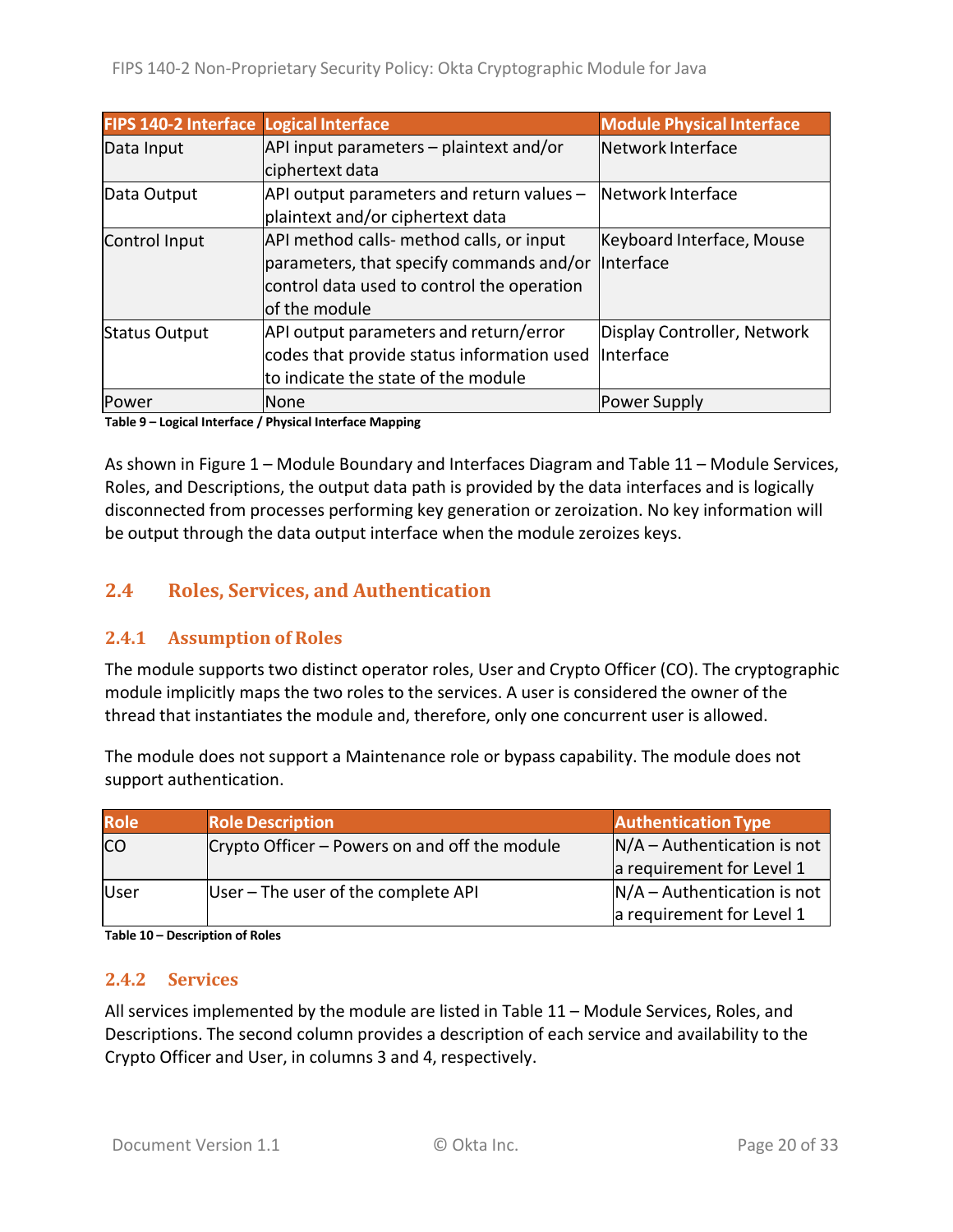| <b>Service</b>                                       | <b>Description</b>                                                                                                                                                                                   | CO | Us,<br>er    |
|------------------------------------------------------|------------------------------------------------------------------------------------------------------------------------------------------------------------------------------------------------------|----|--------------|
| Initialize Module and<br>Run Self-Tests on<br>Demand | The JRE will call the static constructor for self-tests on module<br>linitialization.                                                                                                                | X  |              |
| <b>Show Status</b>                                   | A user can call FipsStatus.IsReady() at any time to determine if<br>the module is ready.<br>CryptoServicesRegistrar.IsInApprovedOnlyMode() can be called to<br>determine the FIPS mode of operation. |    | $\mathsf{X}$ |
| Zeroize / Power-off                                  | The module uses the JVM garbage collector on thread<br>termination.                                                                                                                                  |    | X            |
| Data Encryption                                      | Used to encrypt data.                                                                                                                                                                                |    | $\mathsf{X}$ |
| Data Decryption                                      | Used to decrypt data.                                                                                                                                                                                |    | X            |
| <b>MAC Calculation</b>                               | Used to calculate data integrity codes with CMAC.                                                                                                                                                    |    | X            |
| Signature<br>Authentication                          | Used to generate signatures (DSA, ECDSA, RSA).                                                                                                                                                       |    | X            |
| Signature Verification                               | Used to verify digital signatures.                                                                                                                                                                   |    | X            |
| DRBG (SP800-90A)<br>output                           | Used for random number, IV and key generation.                                                                                                                                                       |    | X            |
| <b>Message Hashing</b>                               | Used to generate a SHA-1, SHA-2, or SHA-3 message digest,<br><b>SHAKE output.</b>                                                                                                                    |    | X            |
| <b>Keyed Message</b><br><b>Hashing</b>               | Used to calculate data integrity codes with HMAC.                                                                                                                                                    |    | $\mathsf{X}$ |
| <b>TLS Key Derivation</b><br>Function                | (secret input) (outputs secret) Used to calculate a value suitable<br>to be used for a master secret in TLS from a pre-master secret<br>and additional input.                                        |    | X            |
| SP 800-108 KDF                                       | (secret input) (outputs secret) Used to calculate a value suitable<br>to be used for a secret key from an input secret and additional<br>input.                                                      |    | $\mathsf{X}$ |
| <b>SSH Derivation</b><br>Function                    | (secret input) (outputs secret) Used to calculate a value suitable<br>to be used for a secret key from an input secret and additional<br>input.                                                      |    | $\mathsf{X}$ |
| X9.63 Derivation<br>Function                         | (secret input) (outputs secret) Used to calculate a value suitable<br>to be used for a secret key from an input secret and additional<br>input.                                                      |    | X            |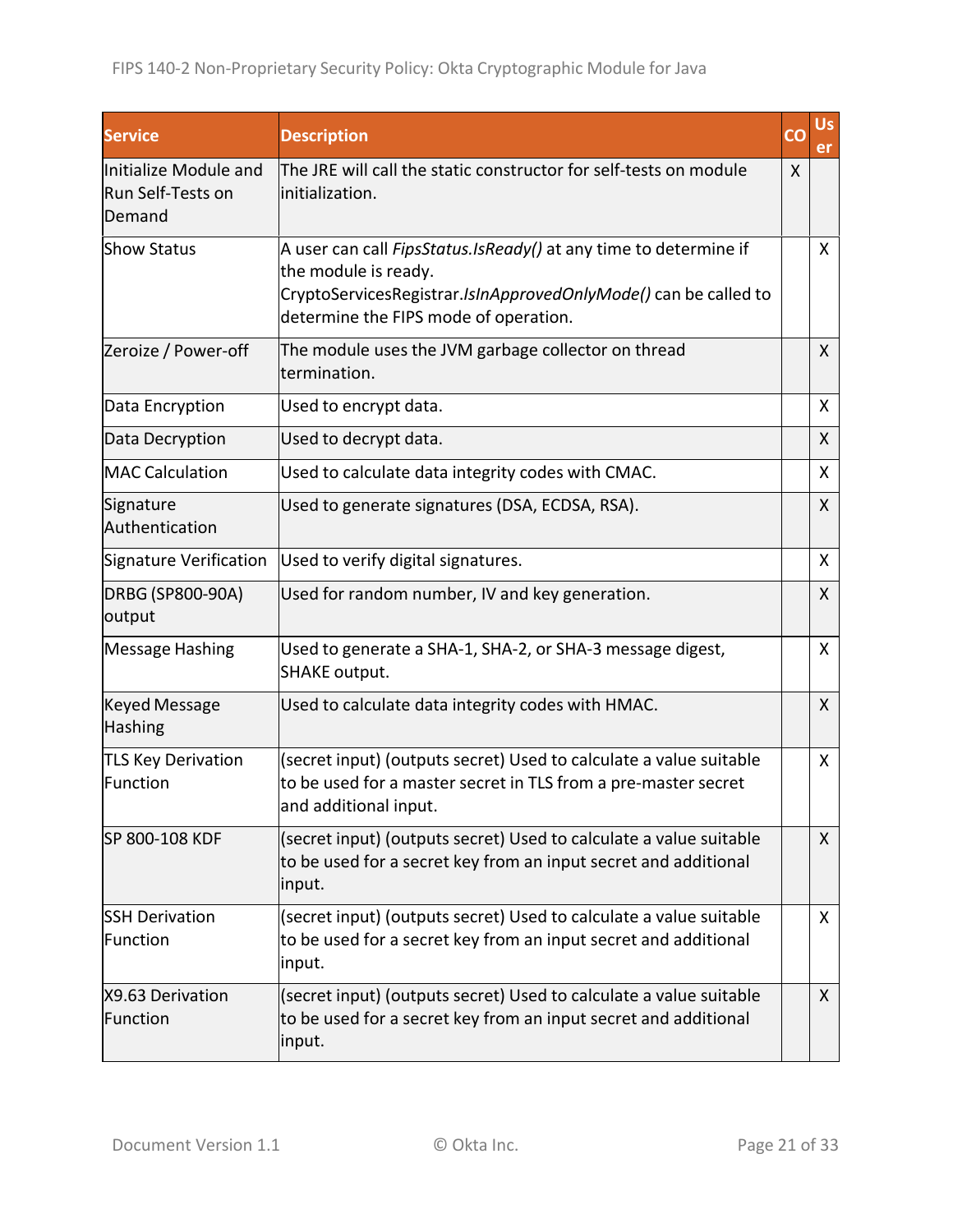| <b>Service</b>                                                  | <b>Description</b>                                                                                                                              | Us<br>er     |
|-----------------------------------------------------------------|-------------------------------------------------------------------------------------------------------------------------------------------------|--------------|
| lSP 800-56A-rev2<br>Concatenation<br><b>Derivation Function</b> | (secret input) (outputs secret) Used to calculate a value suitable<br>to be used for a secret key from an input secret and additional<br>input. | X            |
| lIKEv2 Derivation<br><b>Function</b>                            | (secret input) (outputs secret) Used to calculate a value suitable<br>to be used for a secret key from an input secret and additional<br>input. | $\mathsf{X}$ |
| <b>SRTP Derivation</b><br>lFunction                             | (secret input) (outputs secret) Used to calculate a value suitable<br>to be used for a secret key from an input secret and additional<br>input. | $\mathsf{X}$ |
| IPBKDF                                                          | (secret input) (outputs secret) Used to generate a key using an<br>encoding of a password and an additional function such as a<br>message hash. | $\mathsf{X}$ |
| <b>Key Agreement</b><br>Schemes                                 | Used to calculate key agreement values (SP 800-56A, Diffie-<br>Hellman).                                                                        | X            |
| <b>Key Wrapping</b>                                             | Used to encrypt a key value. (RSA, AES, Triple-DES)                                                                                             | $\mathsf{X}$ |
| <b>Key Unwrapping</b>                                           | Used to decrypt a key value. (RSA, AES, Triple-DES)                                                                                             | X            |
| <b>NDRNG Callback</b>                                           | Gathers entropy in a passive manner from a user-provided<br>function.                                                                           | X            |
| Utility                                                         | Miscellaneous utility functions, does not access CSPs.                                                                                          | X            |

**Table 11 – Module Services, Roles, and Descriptions**

Note: The module services are the same in the approved and non‐approved modes of operation. The only difference is the function(s) used (approved/allowed or non‐approved/non‐allowed).

Services in the module are accessed via the public APIs of the Jar file. The ability of a thread to invoke non‐approved services depends on whether it has been registered with the module as approved mode only. In approved only mode no non‐approved services are accessible. In the presence of a Java SecurityManager approved mode services specific to a context, such as DSA and ECDSA for use in TLS, require specific permissions to be configured in the JVM configuration by the Cryptographic Officer or User.

In the absence of a Java SecurityManager specific services related to protocols such as TLS are available, however must only be used in relation to those protocols.

Table 12 – CSP Access Rights within Services defines the relationship between access to CSPs and the different module services. The modes of access shown in the table are defined as:

**G** = Generate: The module generates the CSP.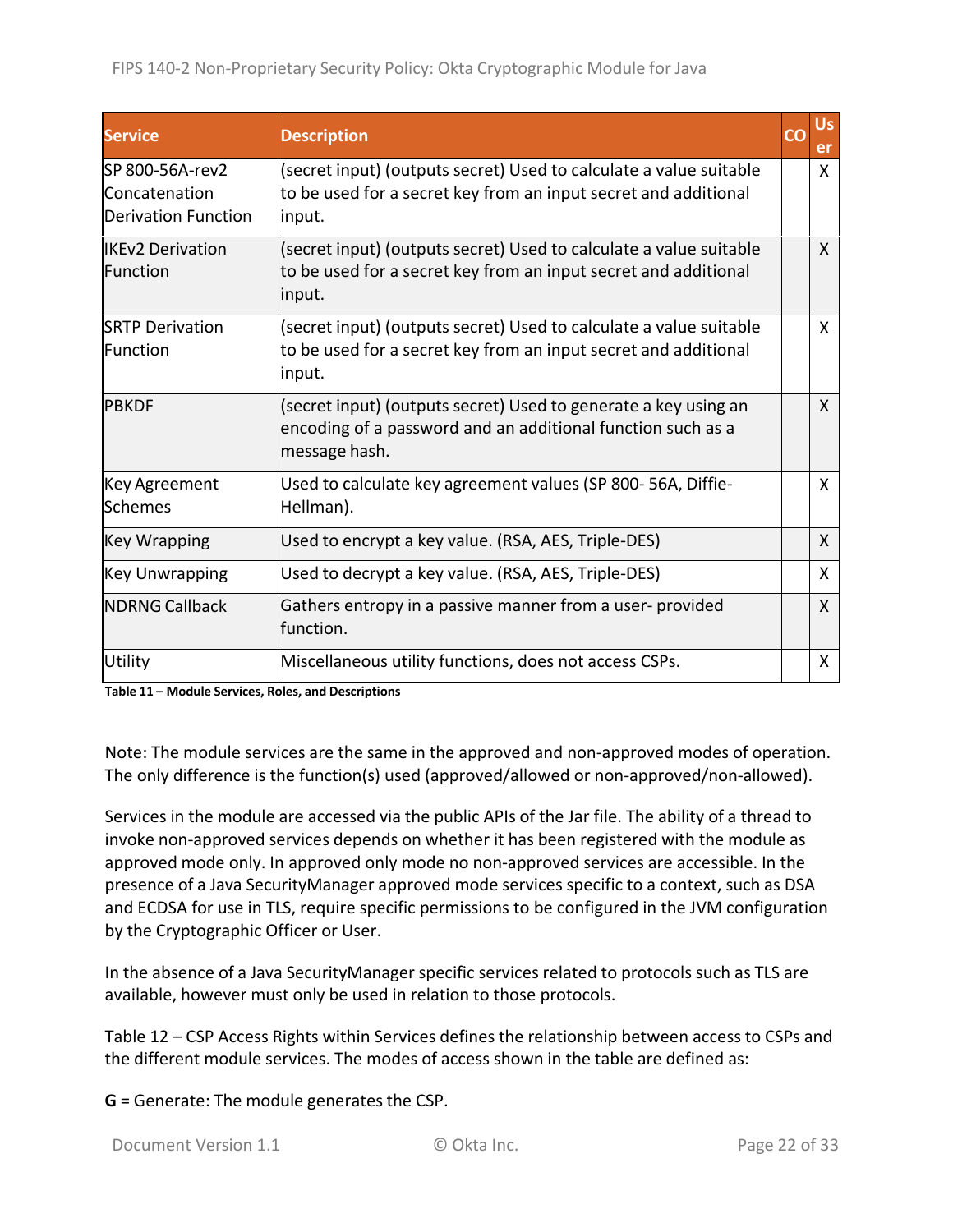**R** = Read: The module reads the CSP. The read access is typically performed before the module uses the CSP.

**E** = Execute: The module executes using the CSP.

W = Write: The module writes the CSP. The write access is typically performed after a CSP is imported into the module, when the module generates a CSP, or when the module overwrites an existing CSP.

**Z** = Zeroize: The module zeroizes the CSP.

|                                                      | <b>CSPs</b>     |         |                  |                 |                         |                   |                  |                          |                 |                        |
|------------------------------------------------------|-----------------|---------|------------------|-----------------|-------------------------|-------------------|------------------|--------------------------|-----------------|------------------------|
| <b>Service</b>                                       | <b>AES Keys</b> | DH Keys | <b>DRBG Keys</b> | <b>DSA Keys</b> | <b>EC Agreement Key</b> | <b>ECDSA Keys</b> | <b>HMAC Keys</b> | <b>KDF Secret Values</b> | <b>RSA Keys</b> | <b>Triple-DES Keys</b> |
| Initialize Module and<br>Run Self-Tests on<br>Demand |                 |         |                  |                 |                         |                   |                  |                          |                 |                        |
| <b>Show Status</b>                                   |                 |         |                  |                 |                         |                   |                  |                          |                 |                        |
| Zeroize / Power-off                                  | $\mathsf Z$     | Z       | $\mathsf Z$      | $\mathsf Z$     | $\mathsf Z$             | $\mathsf Z$       | $\mathsf Z$      |                          | $\mathsf{Z}$    | Z                      |
| Data Encryption                                      | $\sf R$         |         |                  |                 |                         |                   |                  |                          |                 | $\mathsf R$            |
| Data Decryption                                      | ${\sf R}$       |         |                  |                 |                         |                   |                  |                          |                 | $\mathsf R$            |
| <b>MAC Calculation</b>                               | $\mathsf R$     |         |                  |                 |                         |                   | $\mathsf{R}$     |                          |                 | $\mathsf R$            |
| Signature<br>Authentication                          |                 |         |                  | $\mathsf R$     |                         | $\mathsf{R}$      |                  |                          | $\mathsf{R}$    |                        |
| Signature Verification                               |                 |         |                  | ${\sf R}$       |                         | $\mathsf{R}$      |                  |                          | $\mathsf{R}$    |                        |
| <b>DRBG (SP800-90A)</b><br>output                    | G               | G       | G, R             | G               | G                       | G                 | G                |                          | G               | G                      |
| <b>Message Hashing</b>                               |                 |         |                  |                 |                         |                   |                  |                          |                 |                        |
| <b>Keyed Message</b><br>Hashing                      |                 |         |                  |                 |                         |                   | $\mathsf R$      |                          |                 |                        |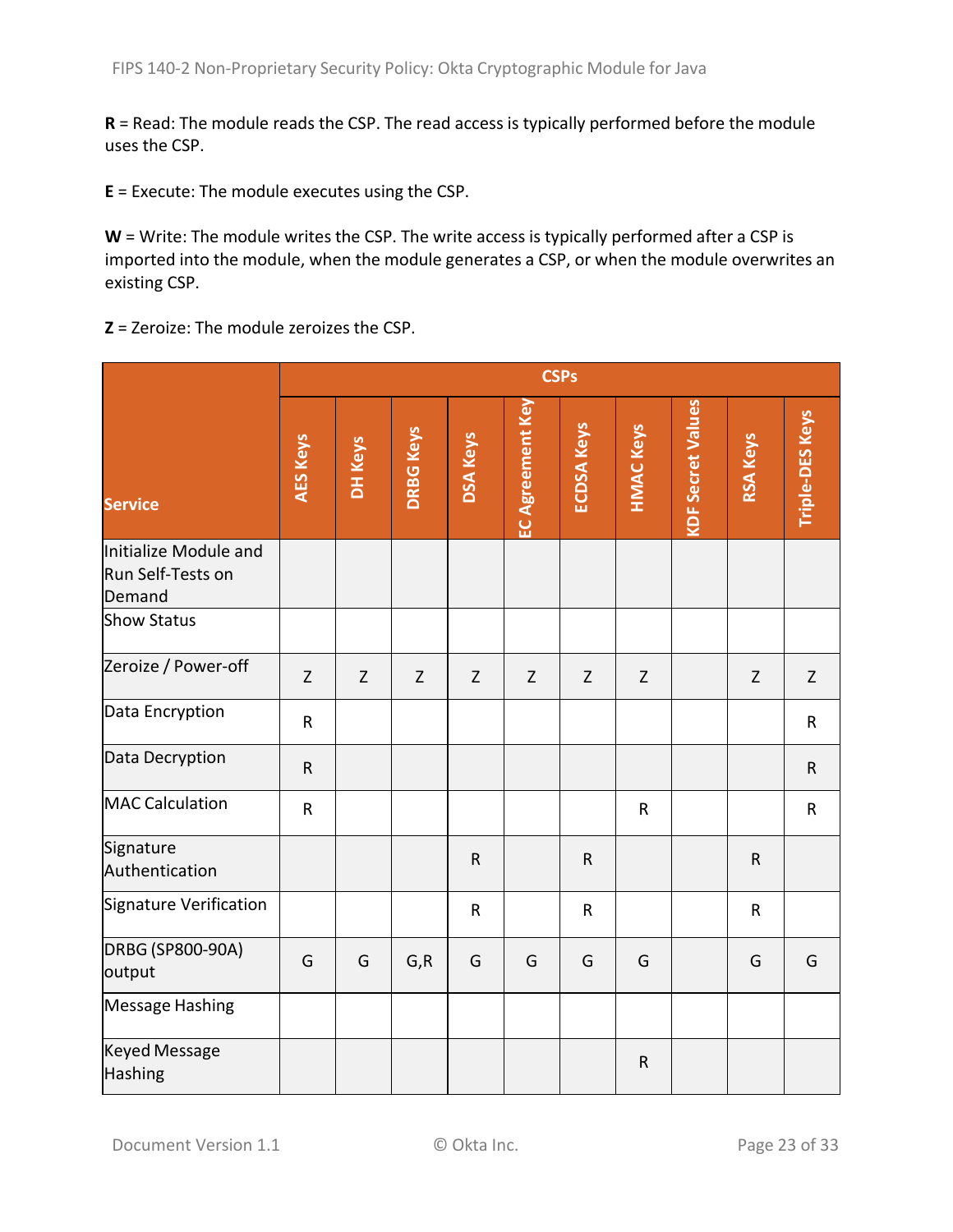|                                                                | <b>CSPs</b>     |             |                  |                 |                         |                   |                  |                          |                 |                 |
|----------------------------------------------------------------|-----------------|-------------|------------------|-----------------|-------------------------|-------------------|------------------|--------------------------|-----------------|-----------------|
| <b>Service</b>                                                 | <b>AES Keys</b> | DH Keys     | <b>DRBG Keys</b> | <b>DSA Keys</b> | <b>EC Agreement Key</b> | <b>ECDSA Keys</b> | <b>HMAC Keys</b> | <b>KDF Secret Values</b> | <b>RSA Keys</b> | Triple-DES Keys |
| <b>TLS Key Derivation</b><br>Function                          |                 |             |                  |                 |                         |                   |                  | ${\sf R}$                |                 |                 |
| SP 800-108 KDF                                                 |                 |             |                  |                 |                         |                   |                  | $\mathsf{R}$             |                 |                 |
| <b>SSH Derivation</b><br>Function                              |                 |             |                  |                 |                         |                   |                  | $\mathsf R$              |                 |                 |
| X9.63 Derivation<br>Function                                   |                 |             |                  |                 |                         |                   |                  | ${\sf R}$                |                 |                 |
| SP 800-56A-rev2<br>Concatenation<br><b>Derivation Function</b> |                 |             |                  |                 |                         |                   |                  | ${\sf R}$                |                 |                 |
| <b>IKEv2 Derivation</b><br>Function                            |                 |             |                  |                 |                         |                   |                  | ${\sf R}$                |                 |                 |
| <b>SRTP Derivation</b><br>Function                             |                 |             |                  |                 |                         |                   |                  | $\mathsf R$              |                 |                 |
| PBKDF                                                          |                 |             |                  |                 |                         |                   | G, R             |                          |                 |                 |
| Key Agreement<br>Schemes                                       | G               | $\mathsf R$ |                  |                 | $\mathsf R$             |                   | ${\sf R}$        |                          | R               | G               |
| Key<br>Wrapping/Transport<br>(RSA, AES,<br>Triple-DES)         | ${\sf R}$       |             |                  |                 |                         |                   | ${\sf R}$        |                          | ${\sf R}$       | $\mathsf R$     |
| Key Unwrapping (RSA,<br>AES,<br>Triple-DES)                    | $\sf R$         |             |                  |                 |                         |                   | ${\sf R}$        |                          | ${\sf R}$       | $\mathsf R$     |
| <b>NDRNG Callback</b>                                          |                 |             | G                |                 |                         |                   |                  |                          |                 |                 |
| Utility                                                        |                 |             |                  |                 |                         |                   |                  |                          |                 |                 |

**Table 12 – CSP Access Rights within Services**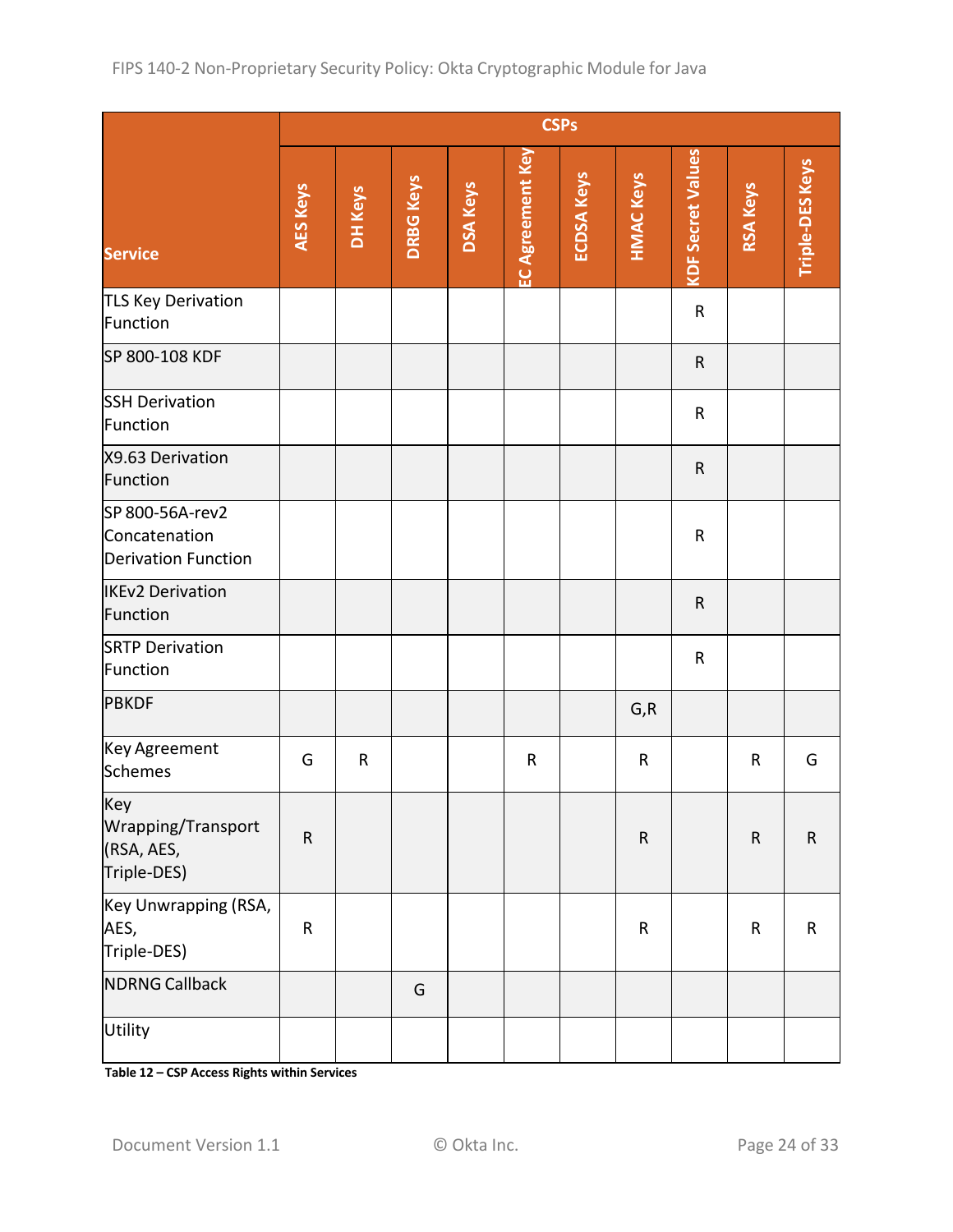## **2.5 Physical Security**

The module is a software‐only module and does not have physical security mechanisms.

### **2.6 Operational Environment**

The module operates in a modifiable operational environment under the FIPS 140‐2 definitions.

The module runs on a GPC running one of the operating systems specified in the approved operational environment list in this section. Each approved operating system manages processes and threads in a logically separated manner. The module's user is considered the owner of the calling application that instantiates the module within the process space of the Java Virtual Machine.

The module optionally uses the Java Security Manager and starts in FIPS‐approved mode by default when used with the Java Security Manager. When the Module is not used within the context of the Java Security Manager, it will start by default in the non‐FIPS‐approved mode.

The module was tested on the following platforms:

CentOS 6 and OpenJDK 1.7 running on HP ProLiant DL360 G7 Server

The cryptographic module is also supported on the following operating environments for which operational testing and algorithm testing was not performed:

- Android Marshmallow (version 6.0 and later)
- Android Nougat (version 7.0 and later)
- Android Oreo (version 8.0 and later)
- Android Pie (version 9.0 and later)

Compliance is maintained for other versions of the respective operating system family where the binary is unchanged. No claim can be made as to the correct operation of the module or the security strengths of the generated keys when ported to an operational environment which is not listed on the validation certificate.

The GPC(s) used during testing met Federal Communications Commission (FCC) FCC Electromagnetic Interference (EMI) and Electromagnetic Compatibility (EMC) requirementsfor business use as defined by 47 Code of Federal Regulations, Part15, Subpart B. FIPS 140‐2 validation compliance is maintained when the module is operated on other versions of the GPOS running in single user mode, assuming that the requirements outlined in NIST IG G.5 are met.

### **2.6.1 Use of External RNG**

The module makes use of the JVM's configured SecureRandom entropy source to provide entropy when required. The module will request entropy as appropriate to the security strength and seeding configuration for the DRBG that is using it. In approved mode the minimum amount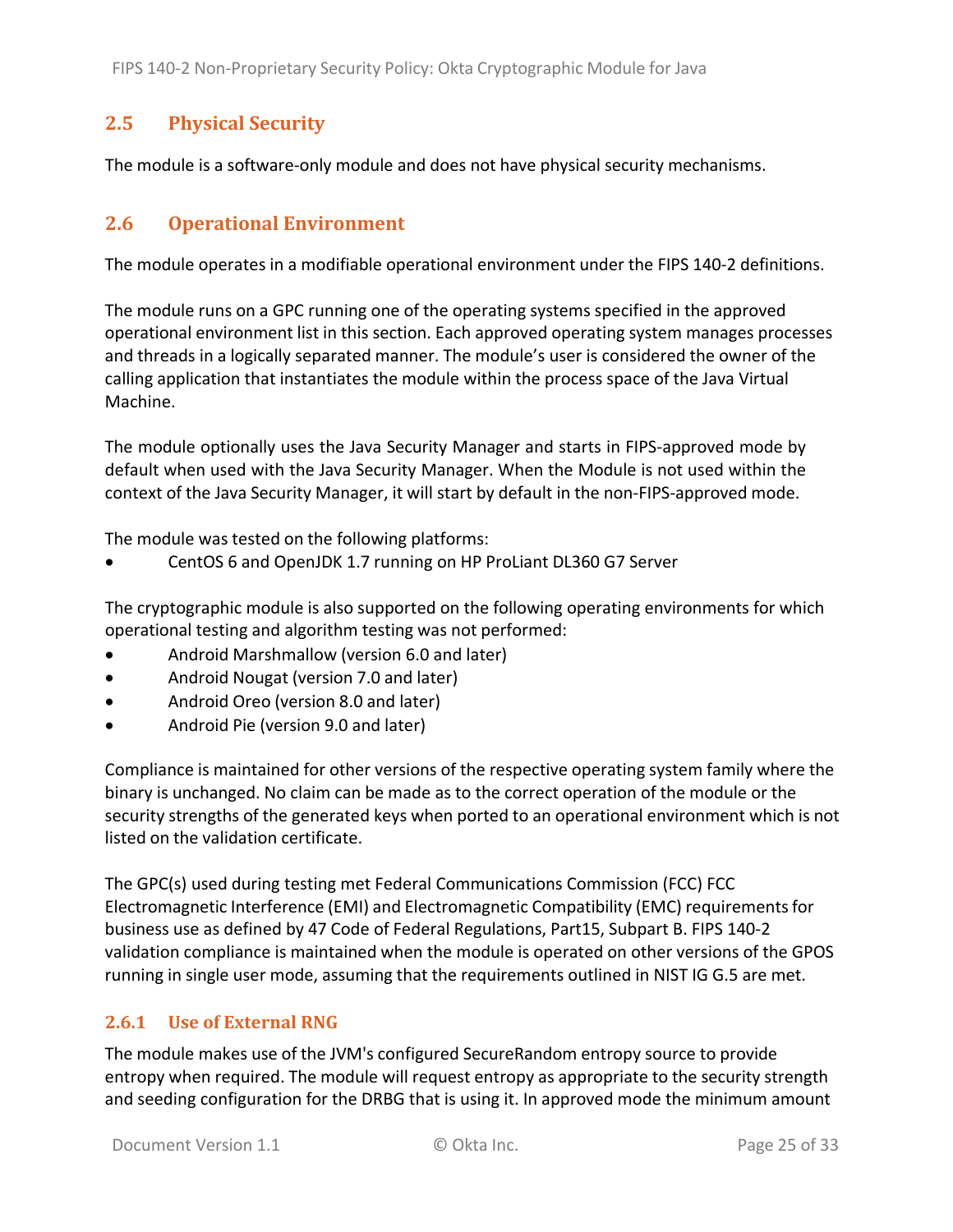of entropy that would be requested is 112 bits with a larger minimum being set if the security strength of the operation requires it. The module will wait until the SecureRandom.generateSeed() returns the requested amount of entropy, blocking if necessary.

## **2.7 Self‐Tests**

Each time the module is powered up, it tests that the cryptographic algorithms still operate correctly and that sensitive data have not been damaged. Power‐up self–tests are available on demand by power cycling the module.

On power‐up or reset, the module performs the self‐tests that are described in Table 13 – Power‐ Up Self‐Tests. All KATs must be completed successfully prior to any other use of cryptography by the module. If one of the KATs fails, the module enters the Self‐Test Failure error state. The module will output a detailed error message when *FipsStatus.isReady()* is called. The error state can only be cleared by reloading the module and calling *FipsStatus.isReady()* again to confirm successful completion of the KATs.

| <b>Test Target</b>       | <b>Description</b>                                              |
|--------------------------|-----------------------------------------------------------------|
| Software Integrity Check | HMAC-SHA256                                                     |
| AES                      | KATs: Encryption, Decryption                                    |
|                          | Modes: ECB                                                      |
|                          | Key sizes: 128 bits                                             |
| <b>CCM</b>               | <b>KATs: Generation, Verification</b>                           |
|                          | Key sizes: 128 bits                                             |
| <b>AES-CMAC</b>          | KATs: Generation, Verification                                  |
|                          | Key sizes: AES with 128 bits                                    |
| <b>FFC KAS</b>           | KATs: Per IG 9.6 - Primitive "Z" Computation Parameter Sets/Key |
|                          | sizes: FB                                                       |
| <b>DRBG</b>              | KATs: HASH_DRBG, HMAC_DRBG, CTR DRBG                            |
|                          | Security Strengths: 256 bits                                    |
| <b>DSA</b>               | KAT: Signature Generation, Signature Verification               |
|                          | Key sizes: 2048 bits                                            |
| <b>IECDSA</b>            | KAT: Signature Generation, Signature Verification Curves/Key    |
|                          | sizes: P-256                                                    |
| GCM/GMAC                 | KATs: Generation, Verification                                  |
|                          | Key sizes: 128 bits                                             |
| <b>HMAC</b>              | KATs: Generation, Verification                                  |
|                          | SHA sizes: SHA-1, SHA-224, SHA-256, SHA-384, SHA-512, SHA-      |
|                          | 512/224, SHA-512/256                                            |
| <b>ECC KAS</b>           | KATs: Per IG 9.6 – Primitive "Z" Computation                    |
|                          | Parameter Sets/Key sizes: FB                                    |

# **2.7.1 Power‐Up Self‐Tests**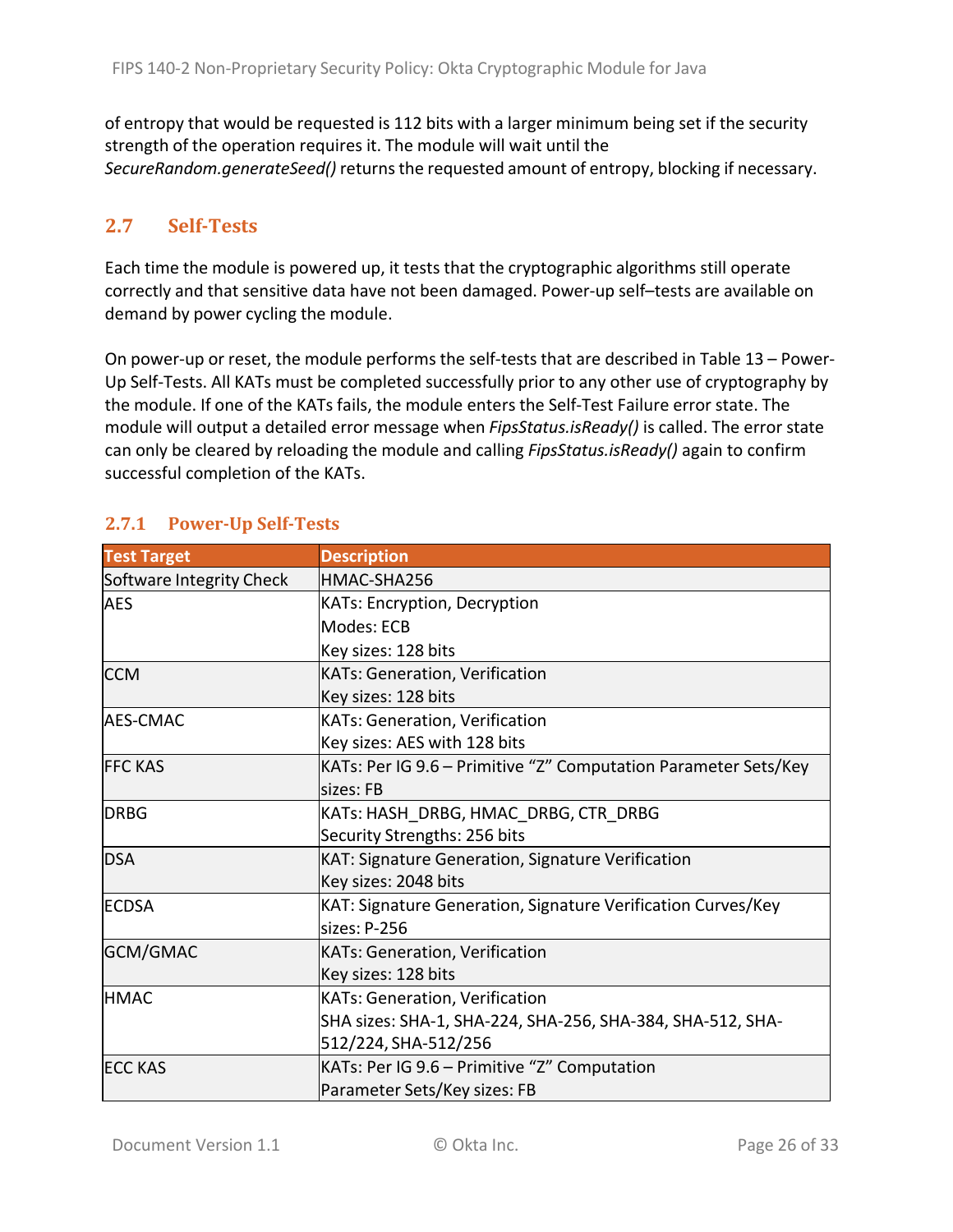| <b>Test Target</b>             | <b>Description</b>                                           |
|--------------------------------|--------------------------------------------------------------|
| <b>RSA</b>                     | KATs: Signature Generation, Signature Verification           |
|                                | Key sizes: 2048 bits                                         |
| <b>SHS</b>                     | <b>KATs: Output Verification</b>                             |
|                                | SHA sizes: SHA-1, SHA-224, SHA-256, SHA-384, SHA-512, SHA-   |
|                                | 512/224, SHA-512/256, SHA3-224, SHA3-256, SHA3-384, SHA3-512 |
| Triple-DES                     | KATs: Encryption, Decryption                                 |
|                                | Modes: TECB                                                  |
|                                | Key sizes: 3-Key                                             |
| Triple-DES-CMAC                | <b>KATs: Generation, Verification</b>                        |
|                                | Key sizes: 3-Key                                             |
| <b>Extendable-Output</b>       | <b>KATs: Output Verification</b>                             |
| functions (XOF)                | XOFs: SHAKE128, SHAKE256                                     |
| <b>Key Agreement Using RSA</b> | KATs: SP 800-56B specific KATs per IG D.4                    |
|                                | Key sizes: 2048 bits                                         |
| <b>Key Transport Using RSA</b> | KATs: SP 800-56B specific KATs per IG D.4                    |
|                                | Key sizes: 2048 bits                                         |

**Table 13 – Power‐Up Self‐Tests**

#### **2.7.2 Conditional Self‐Tests**

The module implements the following conditional self‐tests upon key generation, or random number generation (respectively):

| <b>Test Target</b>        | <b>Description</b>                                           |
|---------------------------|--------------------------------------------------------------|
| <b>NDRNG</b>              | NDRNG Continuous Test performed when a random value          |
|                           | is requested from the NDRNG.                                 |
| DH                        | DH Pairwise Consistency Test performed on every DH key       |
|                           | pair generation.                                             |
| IDRBG                     | DRBG Continuous Test performed when a random value           |
|                           | is requested from the DRBG.                                  |
| <b>DSA</b>                | DSA Pairwise Consistency Test performed on every DSA         |
|                           | key pair generation.                                         |
| <b>ECDSA</b>              | <b>ECDSA Pairwise Consistency Test performed on every EC</b> |
|                           | key pair generation.                                         |
| <b>RSA</b>                | RSA Pairwise Consistency Test performed on every RSA         |
|                           | key pair generation.                                         |
| <b>DRBG Health Checks</b> | Performed conditionally on DRBG, per SP 800-90A              |
|                           | Section 11.3. Required per IG C.1.                           |
| SP 800-56A Assurances     | Performed conditionally per SP 800-56A Sections 5.5.2,       |
|                           | 5.6.2, and/or 5.6.3. Required per IG 9.6.                    |

**Table 14 – Conditional Self‐Tests**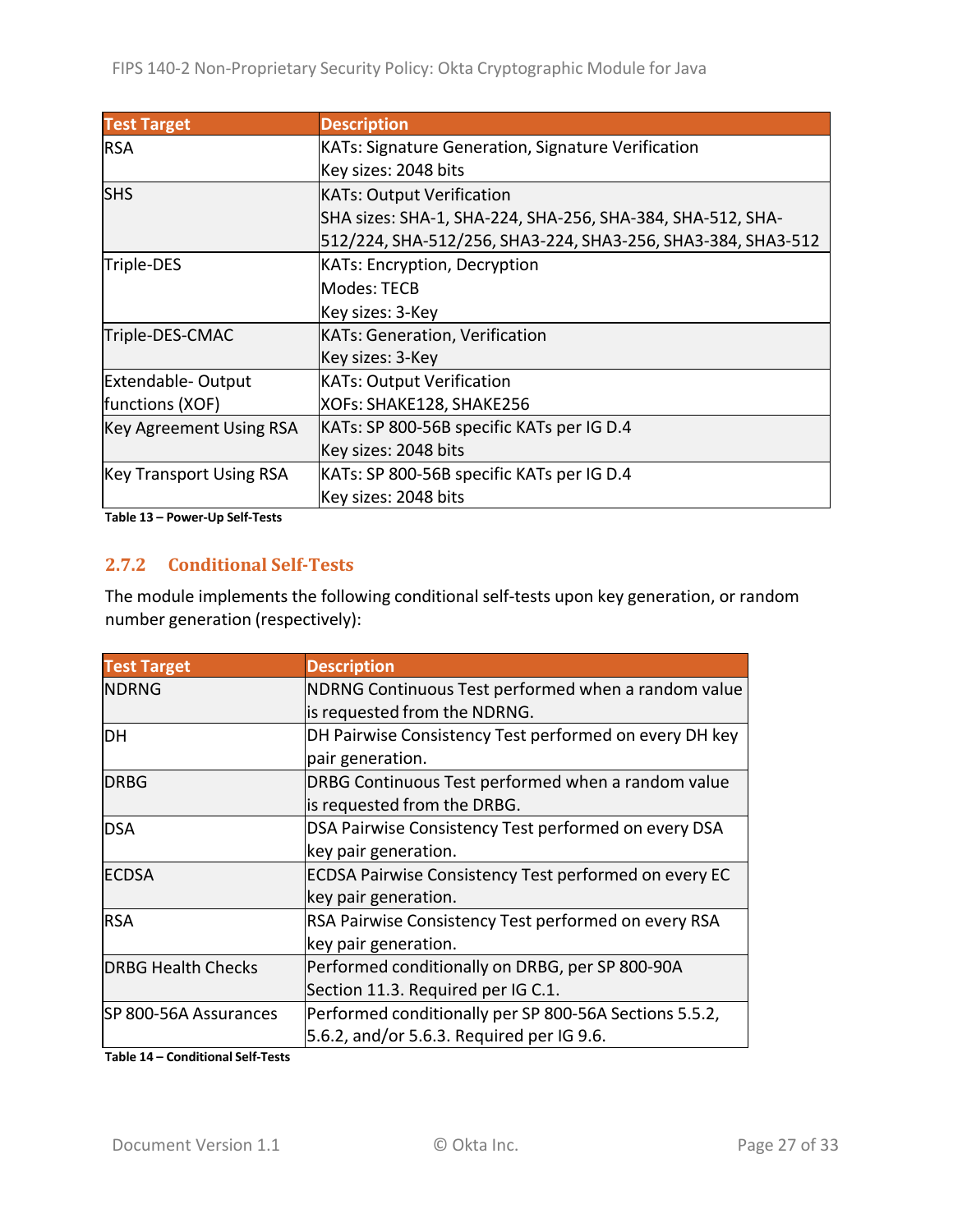## **2.8 Mitigation of Other Attacks**

The Module implements basic protections to mitigate against timing based attacks against its internal implementations. There are two counter‐measures used.

The first is Constant Time Comparisons, which protect the digest and integrity algorithms by strictly avoiding "fast fail" comparison of MACs, signatures, and digests so the time taken to compare a MAC, signature, or digest is constant regardless of whether the comparison passes or fails.

The second is made up of Numeric Blinding and decryption/signing verification which both protect the RSA algorithm.

Numeric Blinding prevents timing attacks against RSA decryption and signing by providing a random input into the operation which is subsequently eliminated when the result is produced. The random input makes it impossible for a third party observing the private key operation to attempt a timing attack on the operation as they do not have knowledge of the random input and consequently the time taken for the operation tells them nothing about the private value of the RSA key.

Decryption/signing verification is carried out by calculating a primitive encryption or signature verification operation after a corresponding decryption or signing operation before the result of the decryption or signing operation is returned. The purpose of this is to protect against Lenstra's CRT attack by verifying the correctness the private key calculations involved. Lenstra's CRT attack takes advantage of undetected errors in the use of RSA private keys with CRT values and, if exploitable, can be used to discover the private value of the RSA key.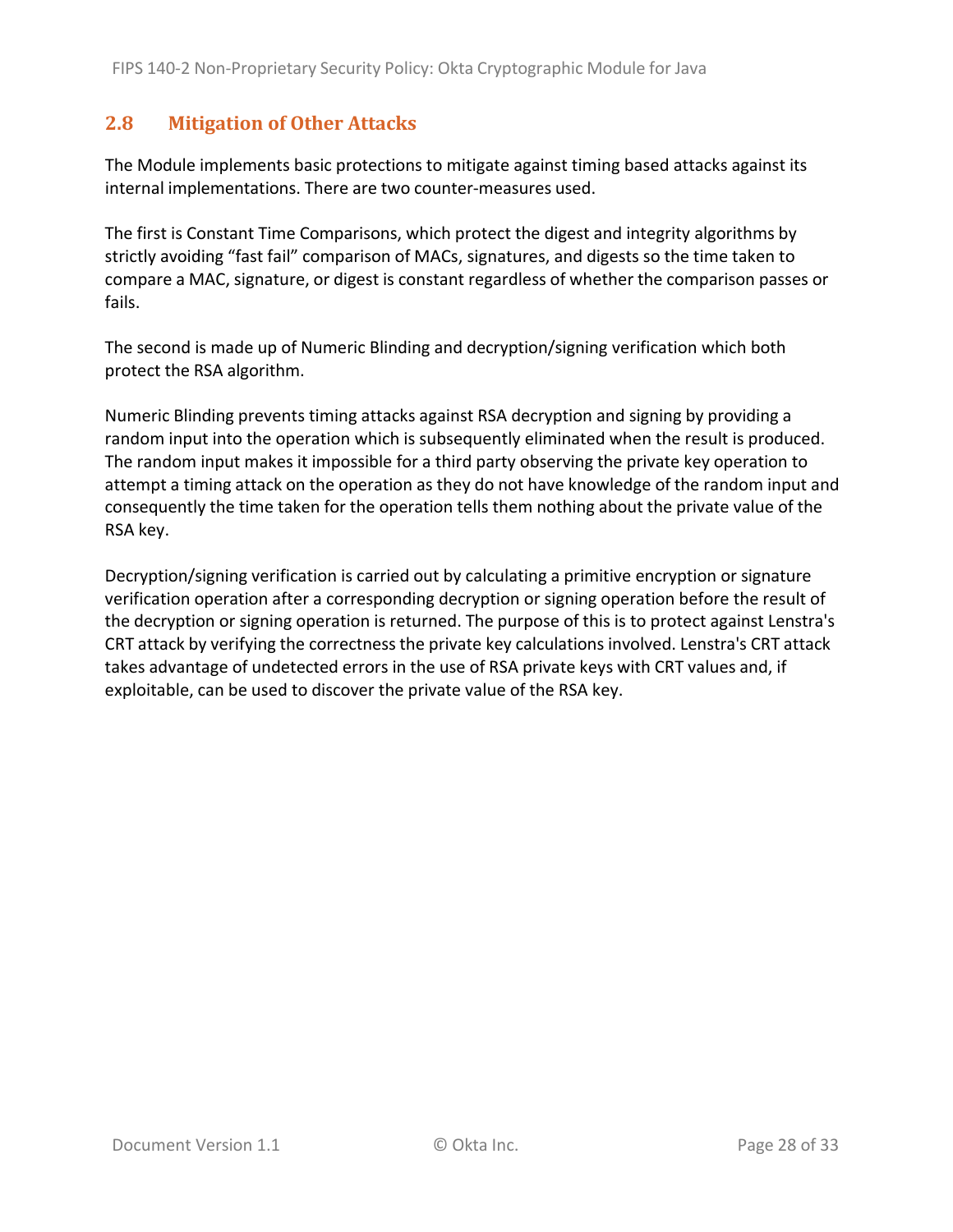# **3 Security Rules and Guidance**

## **3.1 Basic Enforcement**

The module design corresponds to the Module security rules. This section documents the security rules enforced by the cryptographic module to implement the security requirements of this FIPS 140‐2 Level 1 module.

1. The module provides two distinct operator roles: User and Cryptographic Officer.

2. The module does not provide authentication.

3. The operator may command the module to perform the power up self‐tests by cycling power or resetting the module.

4. Power‐up self‐tests do not require any operator action.

5. Data output is inhibited during key generation, self‐tests, zeroization, and error states.

6. Status information does not contain CSPs or sensitive data that if misused could lead to a compromise of the module.

7. There are no restrictions on which keys or CSPs are zeroized by the zeroization service.

8. The module does not support concurrent operators.

9. The module does not have any external input/output devices used for entry/output of data.

10. The module does not enter or output plaintext CSPs from the module's physical boundary.

11. The module does not output intermediate key values.

## **3.1.1 Additional Enforcement with a Java SecurityManager**

In the presence of a Java SecurityManager approved mode services specific to a context, such as DSA and ECDSA for use in TLS, require specific policy permissions to be configured in the JVM configuration by the Cryptographic Officer or User. The SecurityManager can also be used to restrict the ability of particular code bases to examine CSPs. See Section 2.1.3 Module Configuration for further advice on this.

In the absence of a Java SecurityManager specific services related to protocols such as TLS are available, however must only be used in relation to those protocols.

## **3.1.2 Basic Guidance**

The jar file representing the module needs to be installed in a JVM's class path in a manner appropriate to its use in applications running on the JVM.

Functionality in the module is provided in two ways. At the lowest level there are distinct classes that provide access to the FIPS approved and non‐FIPS approved services provided by the module. A more abstract level of access can also be gained through the use of strings providing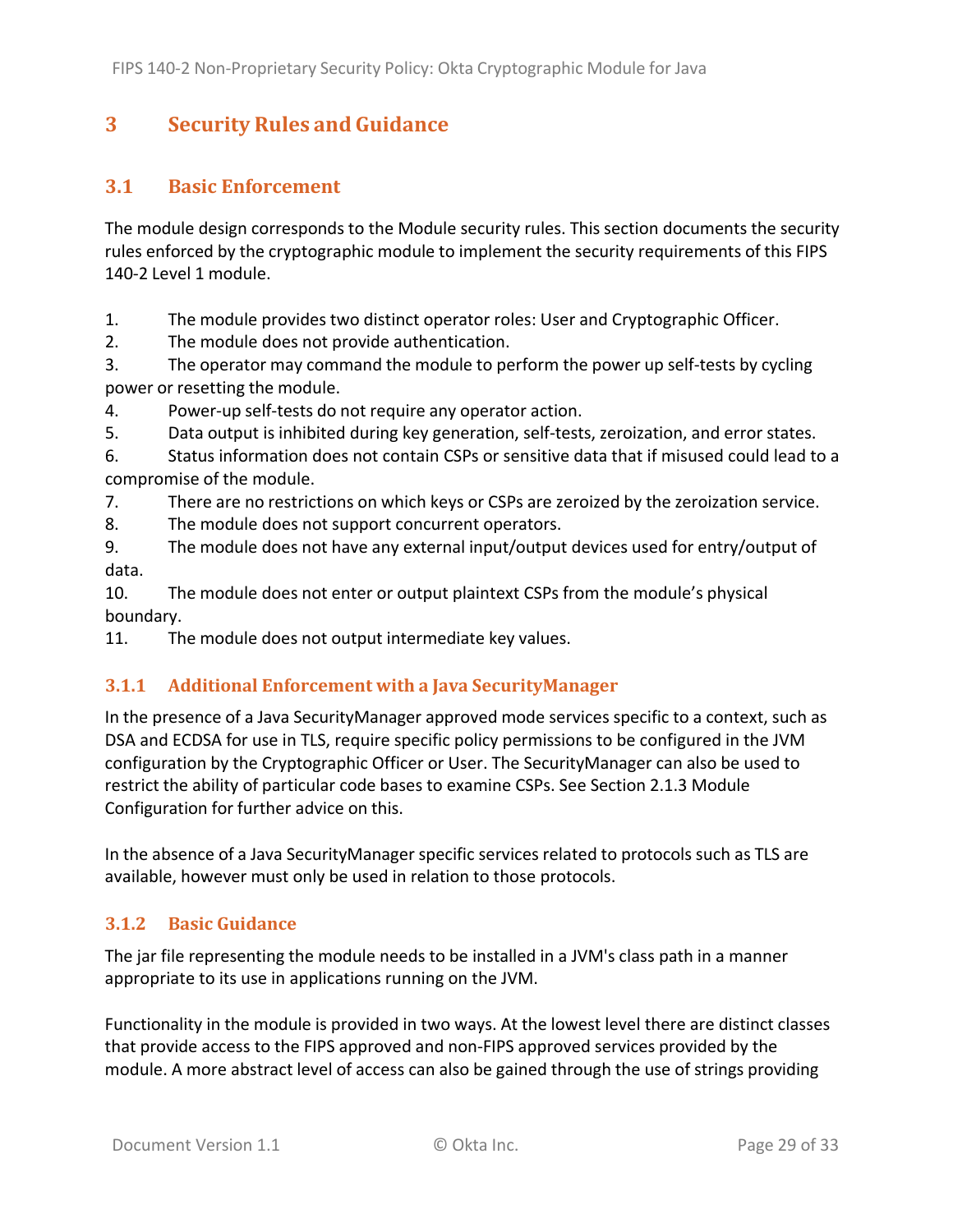operation names passed into the module's Java cryptography provider through the APIs described in the Java Cryptography Architecture (JCA) and the Java Cryptography Extension (JCE).

When the module is being used in FIPS approved-only mode, classes providing implementations of algorithms which are not FIPS approved, or allowed, are explicitly disabled.

#### **3.1.3 Enforcement and Guidance for GCM IVs**

IVs for GCM can be generated randomly, where an IV is not generated randomly the module supports the importing of GCM IVs.

In approved mode, when a GCM IV is generated randomly, the module enforces the use of an approved DRGB in line with Section 8.2.2 of SP 800‐38D.

In approved mode, importing a GCM IV is non-conformant unless the source of the IV is also FIPS approved for GCM IV generation.

Per IG A.5, Section 2.2.1 of this Security Policy also states that in the event module power is lost and restored the consuming application must ensure that any of its AES‐GCM keys used for encryption or decryption are re‐distributed.

#### **3.1.4 Enforcement and Guidance for use of the Approved PBKDF**

In line with the requirements for SP 800‐132, keys generated using the approved PBKDF must only be used for storage applications. Any other use of the approved PBKDF is non‐conformant.

In approved mode the module enforces that any password used must encode to at least 14 bytes (112 bits) and that the salt is at least 16 bytes (128 bits) long. The iteration count associated with the PBKDF should be as large as practical.

As the module is a general purpose software module, it is not possible to anticipate all the levels of use for the PBKDF, however a user of the module should also note that a password should at least contain enough entropy to be unguessable and also contain enough entropy to reflect the security strength required for the key being generated. In the event a password encoding is simply based on ASCII a 14 byte password is unlikely to contain sufficient entropy for most purposes. Users are referred to Appendix A, "Security Considerations" of SP 800‐132 for further information on password, salt, and iteration count selection.

#### **3.1.5 Software Installation**

The module is provided directly to solution developers and is not available for direct download to the general public. The module and its host application are to be installed on an operating system specified in Section 2.6 or one where portability is maintained.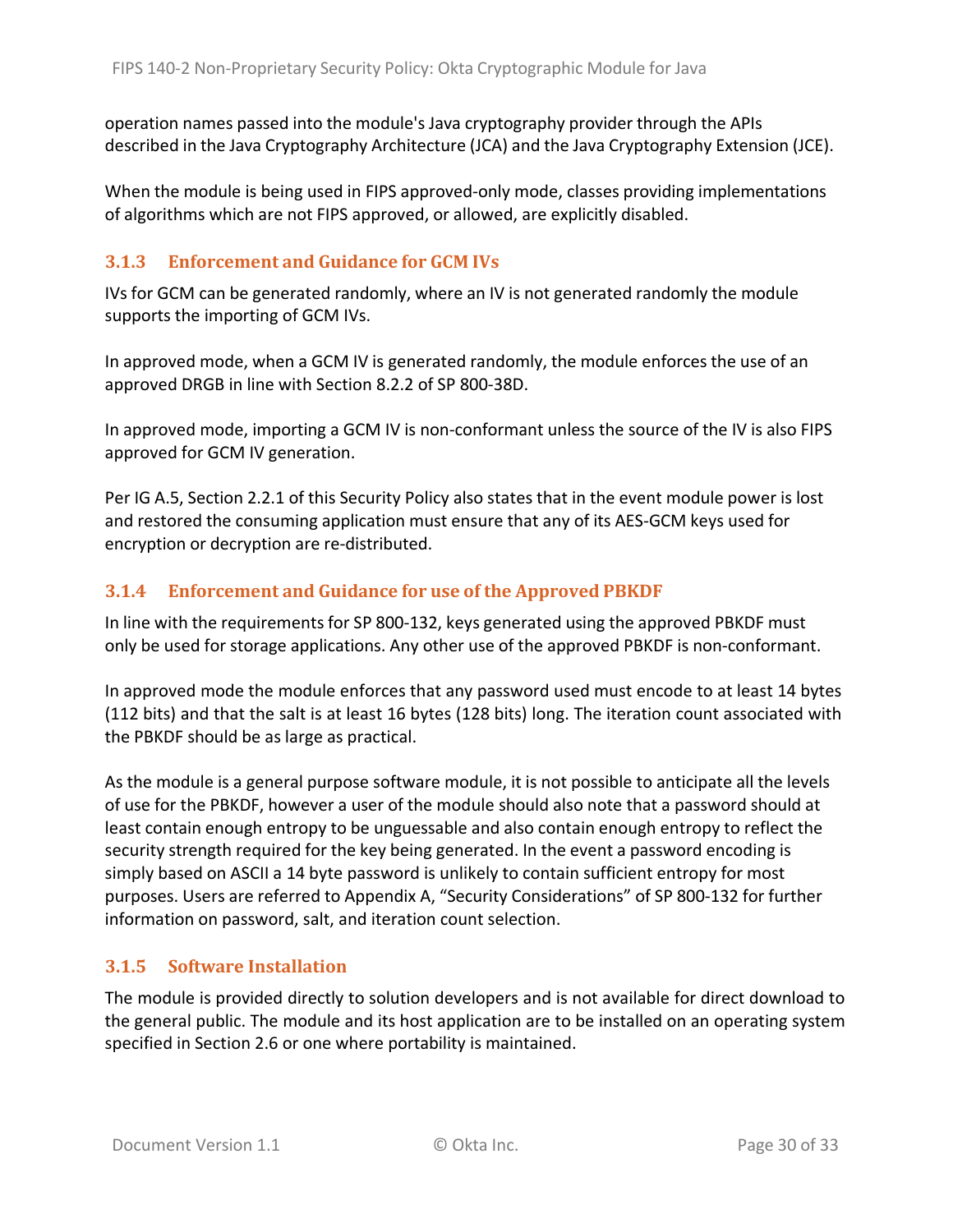# **4 References andAcronyms**

# **4.1 References**

| <b>Abbreviation</b> | <b>Full Specification Name</b>                                                                                                           |
|---------------------|------------------------------------------------------------------------------------------------------------------------------------------|
| <b>ANSI X9.31</b>   | X9.31-1998, Digital Signatures using Reversible Public Key Cryptography for<br>the Financial Services Industry (rDSA), September 9, 1998 |
| <b>FIPS 140-2</b>   | Security Requirements for Cryptographic modules, May 25, 2001                                                                            |
| <b>FIPS 180-4</b>   | <b>Secure Hash Standard (SHS)</b>                                                                                                        |
| FIPS 186-3          | Digital Signature Standard (DSS)                                                                                                         |
| <b>FIPS 186-4</b>   | Digital Signature Standard (DSS)                                                                                                         |
| <b>FIPS 197</b>     | <b>Advanced Encryption Standard</b>                                                                                                      |
| <b>FIPS 198-1</b>   | The Keyed-Hash Message Authentication Code (HMAC)                                                                                        |
| <b>FIPS 202</b>     | SHA-3 Standard: Permutation-Based Hash and Extendable-Output<br><b>Functions</b>                                                         |
| IG                  | Implementation Guidance for FIPS PUB 140-2 and the Cryptographic<br><b>Module Validation Program</b>                                     |
| <b>PKCS#1 v2.1</b>  | RSA Cryptography Standard                                                                                                                |
| PKCS#5              | Password-Based Cryptography Standard                                                                                                     |
| <b>PKCS#12</b>      | Personal Information Exchange Syntax Standard                                                                                            |
| SP 800-20           | Modes of Operation Validation System for Triple Data Encryption Algorithm<br>(TMOVS)                                                     |
| SP 800-38A          | Recommendation for Block Cipher Modes of Operation: Three Variants of<br><b>Ciphertext Stealing for CBC Mode</b>                         |
| SP 800-38B          | Recommendation for Block Cipher Modes of Operation: The CMAC Mode<br>for Authentication                                                  |
| SP 800-38C          | Recommendation for Block Cipher Modes of Operation: The CCM Mode for<br><b>Authentication and Confidentiality</b>                        |
| SP 800-38D          | Recommendation for Block Cipher Modes of Operation: Galois/Counter<br>Mode (GCM) and GMAC                                                |
| SP 800-38F          | Recommendation for Block Cipher Modes of Operation: Methods for Key<br>Wrapping                                                          |
| SP 800-56A          | Recommendation for Pair-Wise Key Establishment Schemes Using Discrete<br>Logarithm Cryptography                                          |
| SP 800-56B          | Recommendation for Pair-Wise Key Establishment Schemes Using Integer<br><b>Factorization Cryptography</b>                                |
| SP 800-56C          | Recommendation for Key Derivation through Extraction-then-Expansion                                                                      |
| SP 800-67           | Recommendation for the Triple Data Encryption Algorithm (TDEA) Block<br>Cipher                                                           |
| SP 800-89           | Recommendation for Obtaining Assurances for Digital Signature<br><b>Applications</b>                                                     |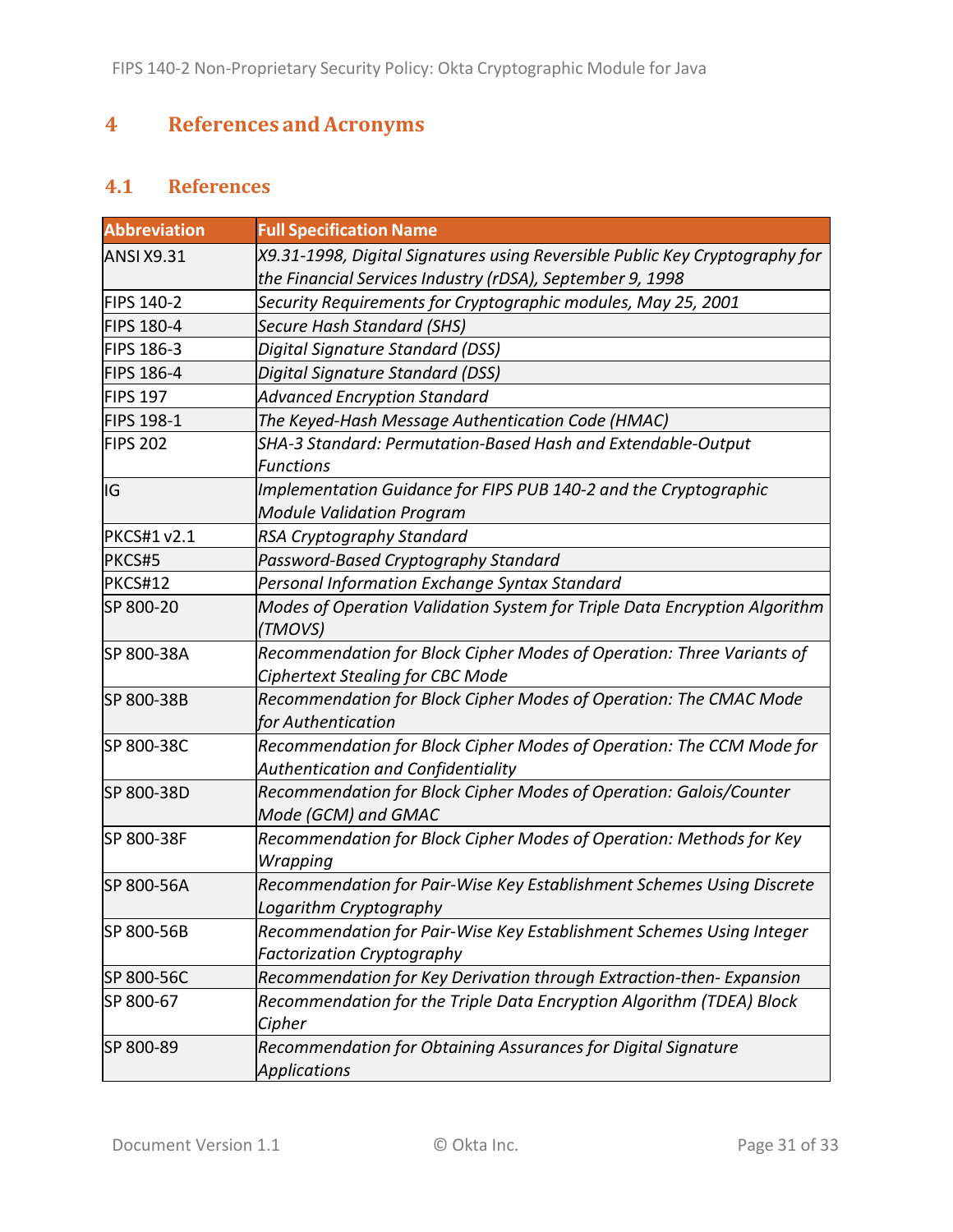| SP 800-90A | Recommendation for Random Number Generation Using Deterministic           |
|------------|---------------------------------------------------------------------------|
|            | <b>Random Bit Generators</b>                                              |
| SP 800-108 | Recommendation for Key Derivation Using Pseudorandom Functions            |
| SP 800-132 | Recommendation for Password-Based Key Derivation                          |
| SP 800-135 | Recommendation for Existing Application-Specific Key Derivation Functions |
| ------     |                                                                           |

**Table 15 – References**

## **4.2 Acronyms**

The following table defines acronyms found in this document:

| <b>Acronym</b>           | <b>Term</b>                                    |
|--------------------------|------------------------------------------------|
| <b>AES</b>               | <b>Advanced Encryption Standard</b>            |
| <b>API</b>               | <b>Application Programming Interface</b>       |
| <b>CBC</b>               | Cipher-Block Chaining                          |
| <b>CCM</b>               | <b>Counter with CBC-MAC</b>                    |
| <b>CDH</b>               | Computational Diffie-Hellman                   |
| <b>CFB</b>               | <b>Cipher Feedback Mode</b>                    |
| <b>CMAC</b>              | Cipher-based Message Authentication Code       |
| <b>CMVP</b>              | Cryptographic Module Validation Program        |
| CO                       | Crypto Officer                                 |
| <b>CPU</b>               | <b>Central Processing Unit</b>                 |
| $\mathsf{CS}\phantom{0}$ | <b>Ciphertext Stealing</b>                     |
| <b>CSP</b>               | <b>Critical Security Parameter</b>             |
| <b>CTR</b>               | Counter-mode                                   |
| <b>CVL</b>               | <b>Component Validation List</b>               |
| <b>DES</b>               | Data Encryption Standard                       |
| DH                       | Diffie-Hellman                                 |
| <b>DRAM</b>              | <b>Dynamic Random Access Memory</b>            |
| <b>DRBG</b>              | Deterministic Random Bit Generator             |
| <b>DSA</b>               | Digital Signature Algorithm                    |
| <b>DSTU4145</b>          | Ukrainian DSTU-4145-2002 Elliptic Curve Scheme |
| <b>EC</b>                | <b>Elliptic Curve</b>                          |
| <b>ECB</b>               | <b>Electronic Code Book</b>                    |
| <b>ECC</b>               | <b>Elliptic Curve Cryptography</b>             |
| <b>ECDSA</b>             | Elliptic Curve Digital Signature Algorithm     |
| <b>EMC</b>               | <b>Electromagnetic Compatibility</b>           |
| <b>EMI</b>               | Electromagnetic Interference                   |
| <b>FCC</b>               | <b>Federal Communications Commission</b>       |
| <b>FIPS</b>              | <b>Federal Information Processing Standard</b> |
| <b>GCM</b>               | Galois/Counter Mode                            |
| <b>GMAC</b>              | Galois Message Authentication Code             |